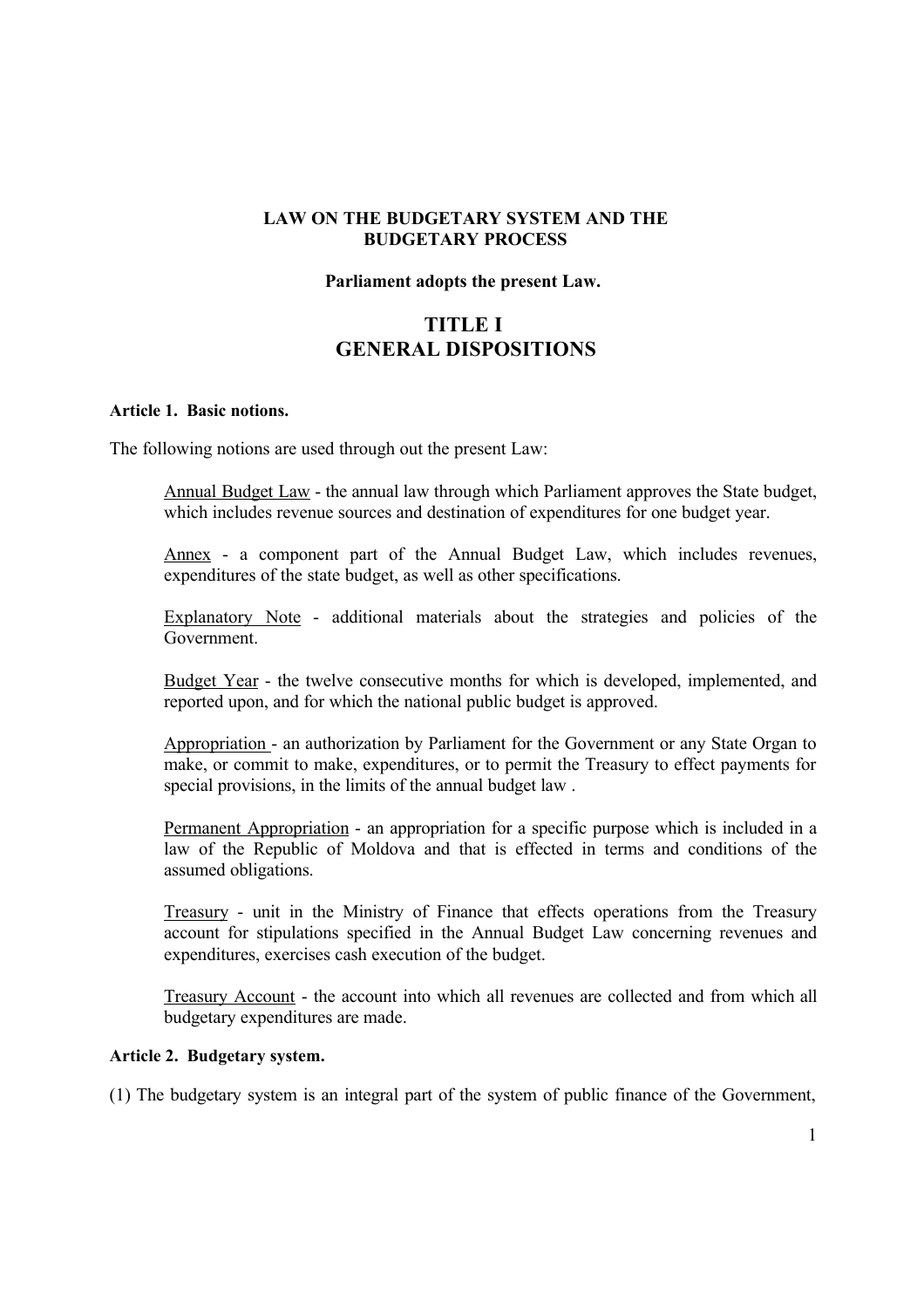and consists of the national public budget, which includes:

- a) the State budget, that includes the totality of state revenues and expenditures, necessary for the implementation of the Government's strategies and objectives.
- b) local budgets, that represent the budgets of territorial-administrative units; regions, cities (municipals), communes (villages), other administrative units, instituted in accordance with the legislation;
- c) the budget of the State Fund for Social Protection; and
- d) extra-budgetary funds.

(2) As independent elements the state budget and the local budgets form the consolidated budget.

# **Article 3. Budgetary process**

The budgetary process is the process that begins with the elaboration of the budget and ends with the approval of the report on its execution for the respective budgetary year.

# **Article 4. Budget Year.**

The Budget Year on the territory of Republic Moldova begins on January 1 and ends on December 31 of each year.

# **Article 5. Getting into effect and publication of the Annual Budget Law.**

Annual budget law gets into effect on January 1 of each year or on the date provided in its text and is published in the Official Monitor of Republic Moldova.

# **Article 6. Budget and fiscal policies.**

- (1) When undertaking their responsibilities under this Law, the Ministry of Finance, the Government and the Parliament will act to ensure:
	- a) Elaboration of a budget in conditions:
		- i) Long-term stability of the national currency;
		- ii) Stability in prices and wages;
		- iii) Stable development of the economy.
		- b) A balance over time of revenues collections and expenditures effecting;
- (2) The Ministry of Finance will coordinate its responsibilities under paragraph (1) of this Article with the National Bank of Moldova.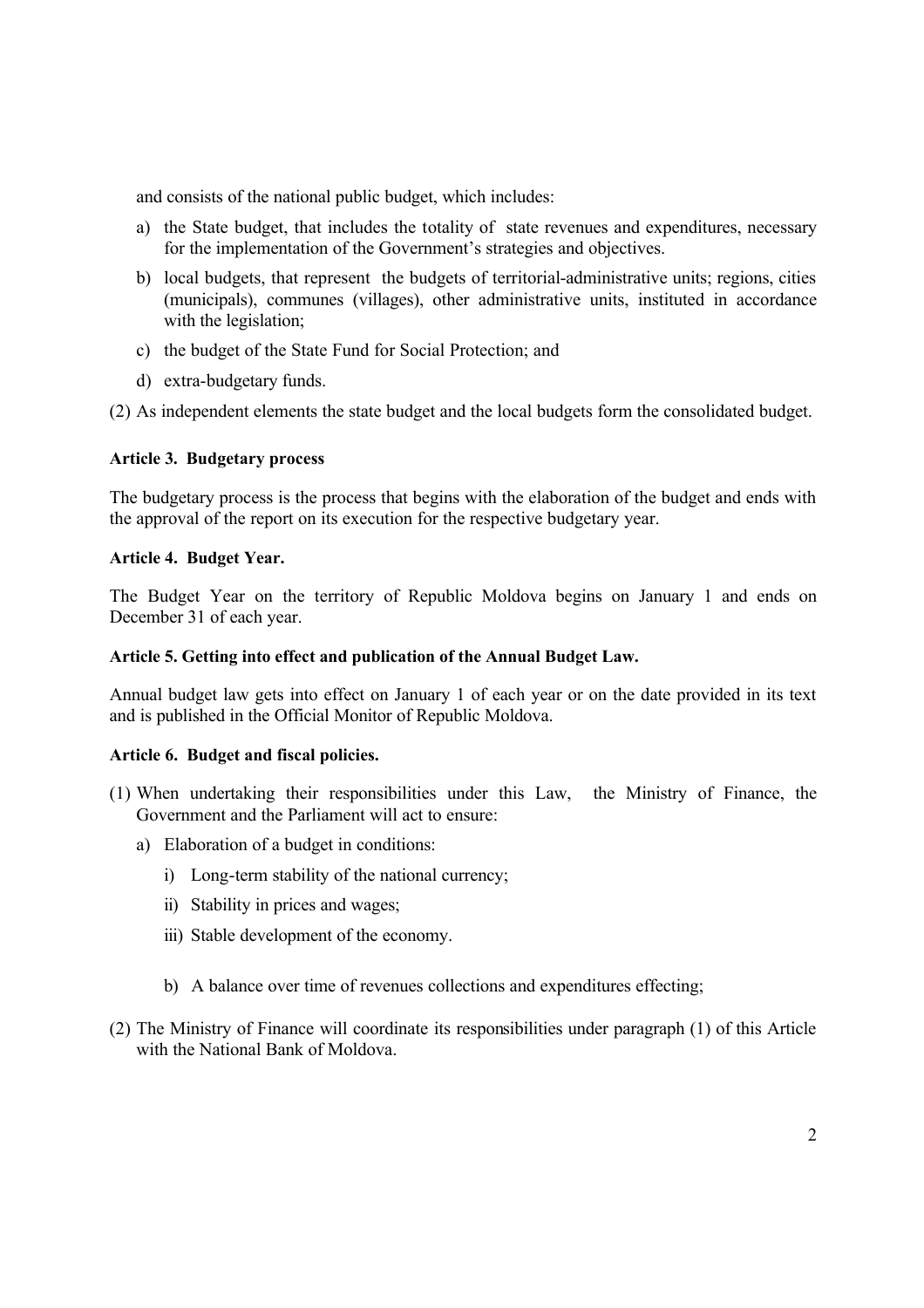### **Article 7. Budget classification.**

- (1) Budgets are elaborated and implemented on the basis of a unique budget classification system.
- (2) The budget classification includes classification of budget revenues, organizational classification, functional classification and economic classification of budget expenditures as follows:
	- a) classification of budget revenues groups budget revenues on bases of legislation that determines the sources of revenues.
	- b) functional classification of budget expenditures groups the expenditures that reflect the use of financial resources for the implementation of the basic functions of the state;
	- c) organizational classification of budget expenses systemises the expenses on types of enterprises, institutions, organizations and measures that reflect the distribution of appropriations between the direct beneficiaries of budget resources;
	- d) economic classification of budget expenses groups and gives details to expenses in accordance with their exact destination;
- (3) Internal and external sources of financing of the budget deficit, as well as the internal and external state debt are components of the classifications mentioned to the paragraph (2).
- (4) Budget classification ensures:
	- a) systematisation of budget indexes for the elaboration, approval and implementation of budgets; and
	- b) will ensure the international comparability of budgetary data., containing similarities with the classification systems used by international financial organisms.
- (5) Budget classification is developed by the Ministry of Finance and is approved by the decision of the Parliament.

#### **Article 8. Budget revenues.**

- (1) Budget revenues consist of all taxes, fees and any other receipts that are specified by the legislation.
- (2) Budget revenues do not include borrowing by the State.
- (3) The list of budget revenues is approved as annex to the annual budget law.

#### **Article 9. Appropriations.**

- (1) The Annual Budget Law includes specific appropriations allowing the State Bodies to make expenditures.
- (2) Bodies of public administration may not make additional expenditures without a specific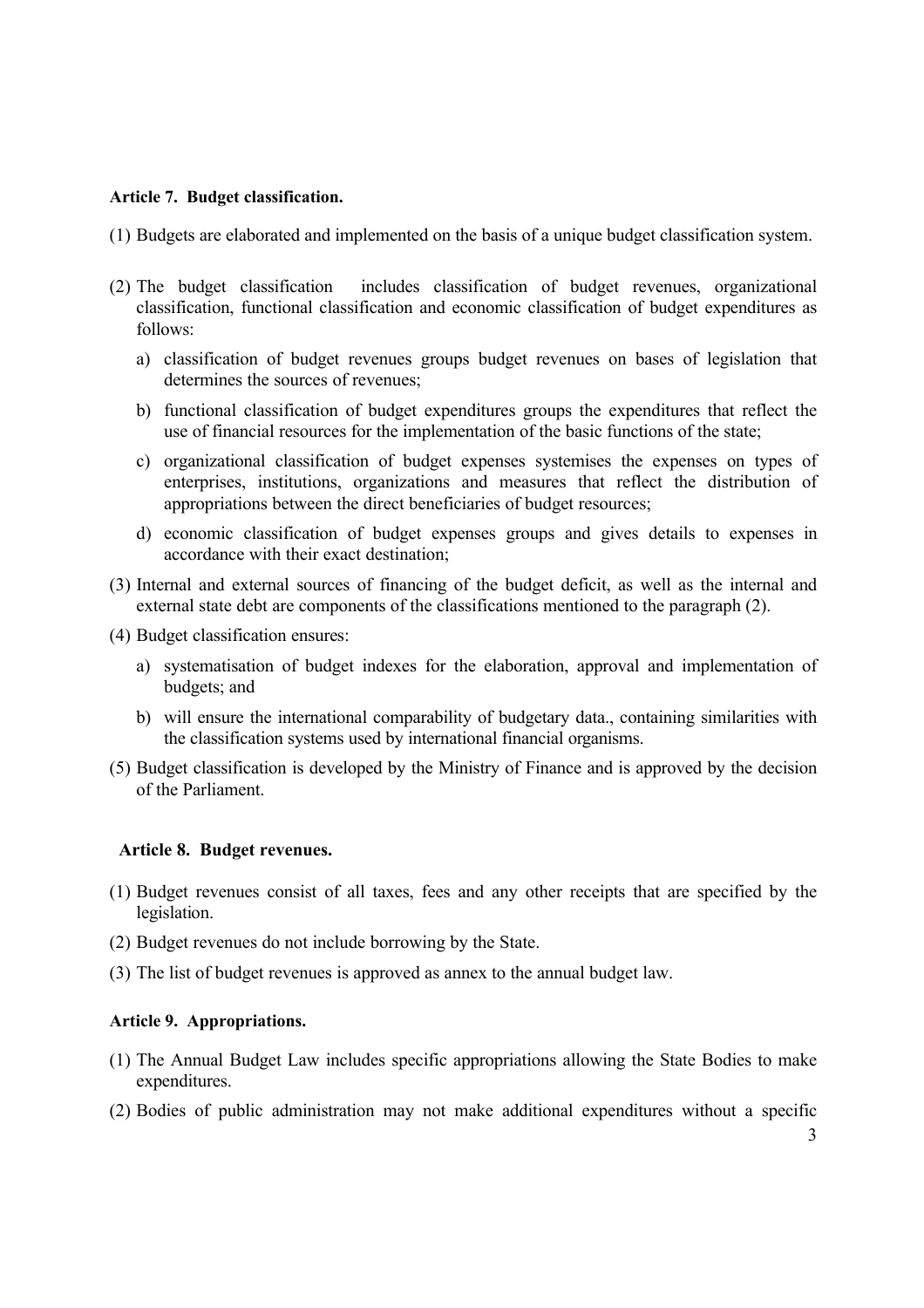appropriation defining the purpose in the Annual Budget Law.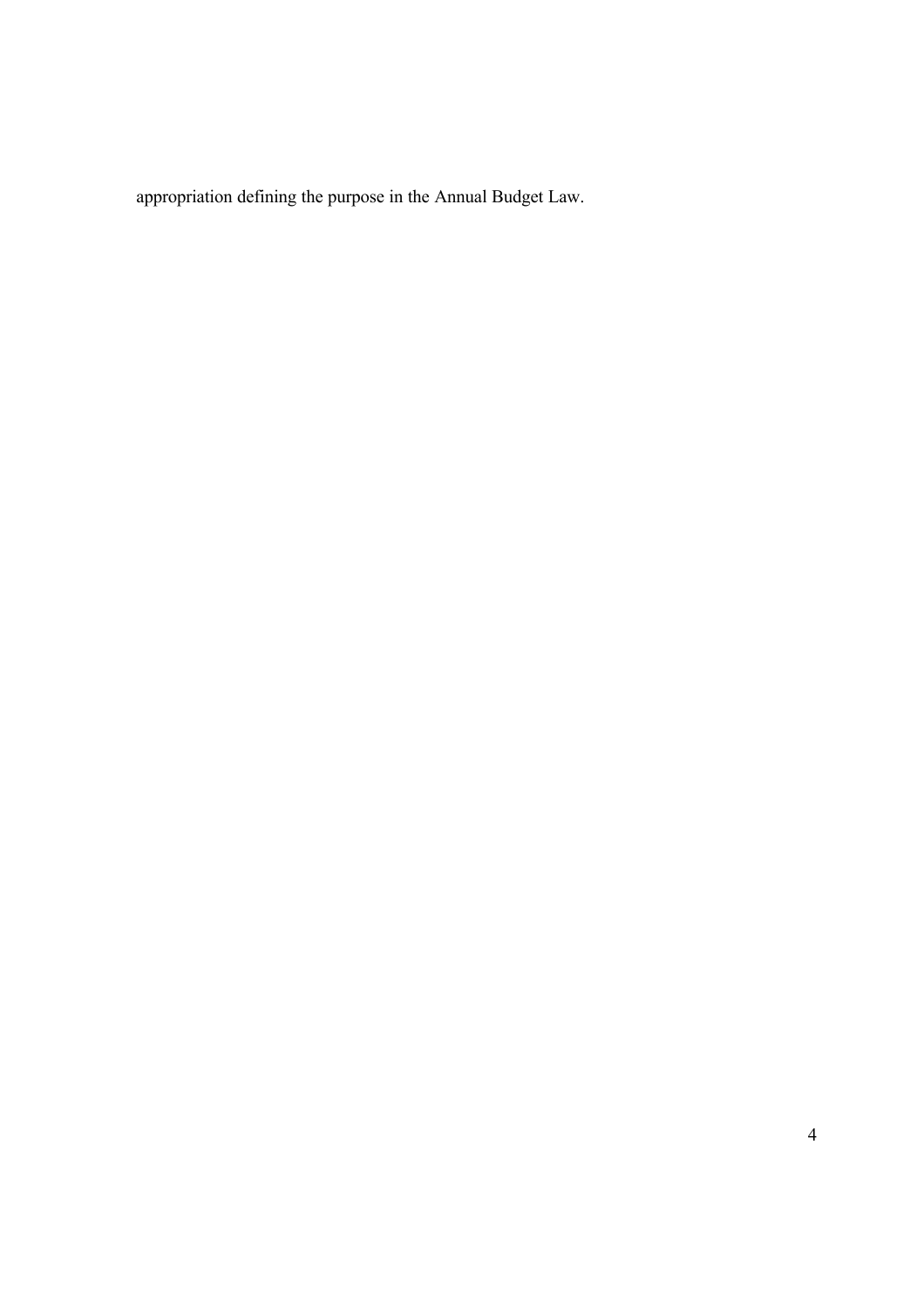(3) Expenditure for the service of the state debt, including for obligations proceeded from granting of guarantees by the Government, have a permanent appropriation and are effected in the terms settled.

## **Article 10. Budget expenditures.**

- (1) Budget expenditures are determined by the appropriations contained in the Annual Budget Law.
- (2) Expenditures include:
	- a) the salary fund of employees of bodies of public administration;
	- b) other expenses related to the operation of bodies of public administration;
	- c) expenditures for education, health protection, social protection, culture and arts, sports, environmental protection, science;
	- d) support of some fundamental scientific research programs;
	- e) investments in State programs for the development for the branches of the national economy which are adopted by the Government;
	- f) transfers to local public administrations, institutions financed from the budget, state enterprises;
	- g) investment in public infrastructure and in capital investments for the use of the Government or the public;
	- h) ensuring the national defense and protecting the public order;
	- i) service of state debt
	- j) payment of fees in different international organizations;
	- k) implementation of other Government policies and programs, as authorized by law.

(3) Budget expenditures do not include repayments of principal on State debt.

### **Article 11. Budget balance.**

- (1) The State budget balance is the difference between total State revenues and total State expenditures.
- (2) If State budget revenues exceed State budget expenditures, there is a State budget surplus.
- (3) If State budget expenditures exceed State budget revenues, there is a State budget deficit.
- (4) The draft of the Annual Budget Law will include the limit of the State budget surplus or deficit.
- (5) Following the adoption of a Annual Budget Law :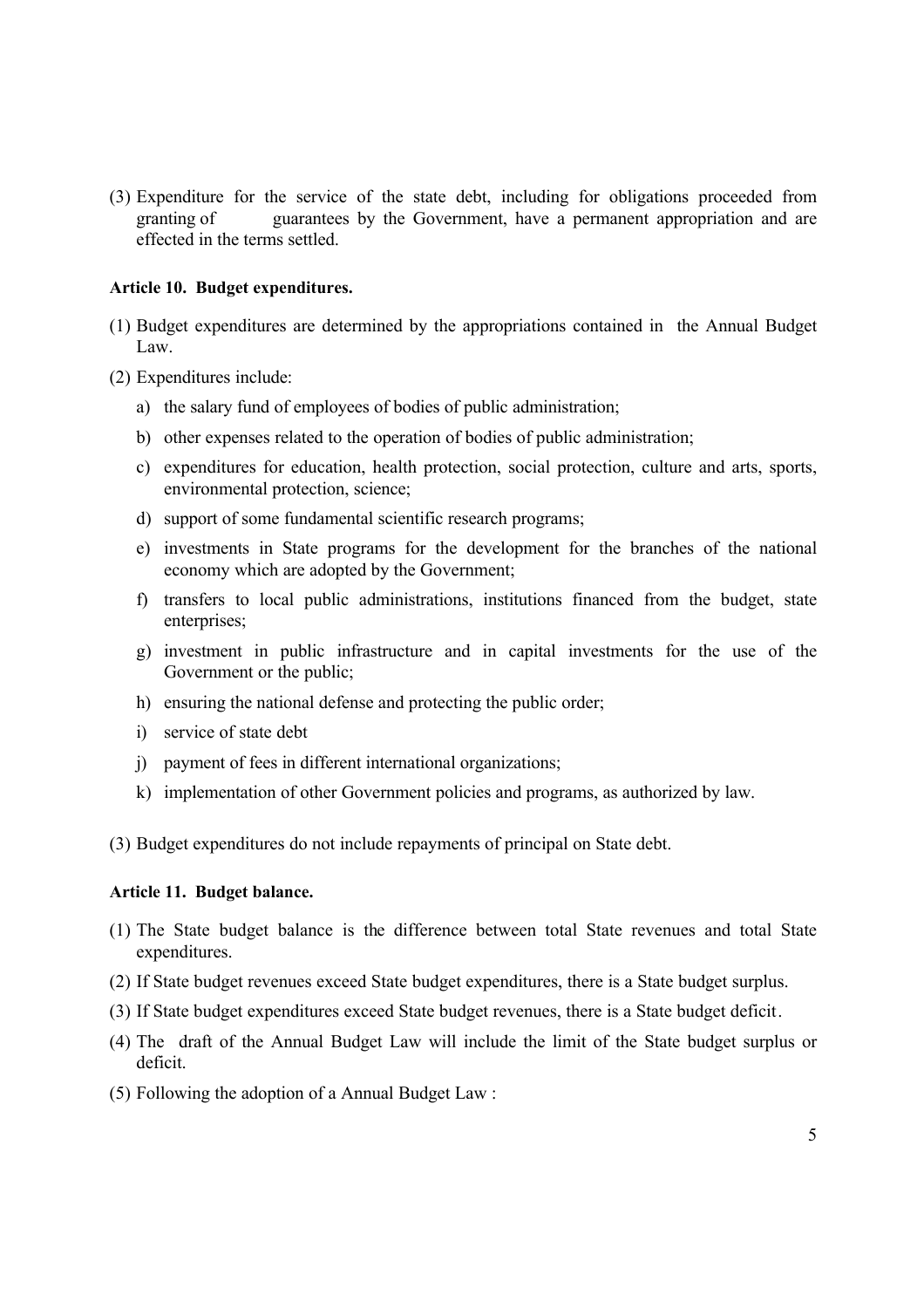- a) no proposed law, other than the Budget law proposal, which decreases State budget revenues or increases State budget expenditures may be considered by Parliament, unless the bill also includes the source of covering the losses for maintaining the level of the settled budget deficit; and
- b) no law, other than the amendments to the Annual Budget Law, may be adopted which reduces the approved State budget surplus or increases the estimated State budget deficit.

### **Article 12. Special resources of the institutions financed from the budget.**

- (1) Special resources of the institutions financed from the budget are considered the revenues of the budgetary institutions, obtained from some types of paid services, effecting of works or other activities not-provided as obligatory.
- (2) The institutions financed from the state budget or/and the local budgets can create and use the special resources in conditions of the present legislation with the permission of the Government or the state body authorized by the Government.

### **Article 13. Control and auditing of budget revenues and expenditures.**

- (1) Financial review and auditing of the state budget revenues and expenditures will be implemented by the Chamber of Accounts of the Parliament.
- (2) Financial and administrative control over the budget revenues and expenditures is implemented respectively by the State Tax Inspectorate and the Financial Control bodies of the Ministry of Finance.

# **TITLE II STATE BUDGET**

# **CHAPTER I STATE BUDGET DEVELOPMENT**

#### **Article 14. Purpose of the State budget.**

The purposes of the State budget are:

- (1) To implement the economic, social and other policies and objectives of the Government;
- (2) To appropriate the funds necessary to finance the operations of the Government;
- (3) To maintain the balance between revenues and expenditures of the Government necessary to maintain a stable macro-economy in the state;
- (4) To provide for the effective, efficient and responsible management of the public finance of the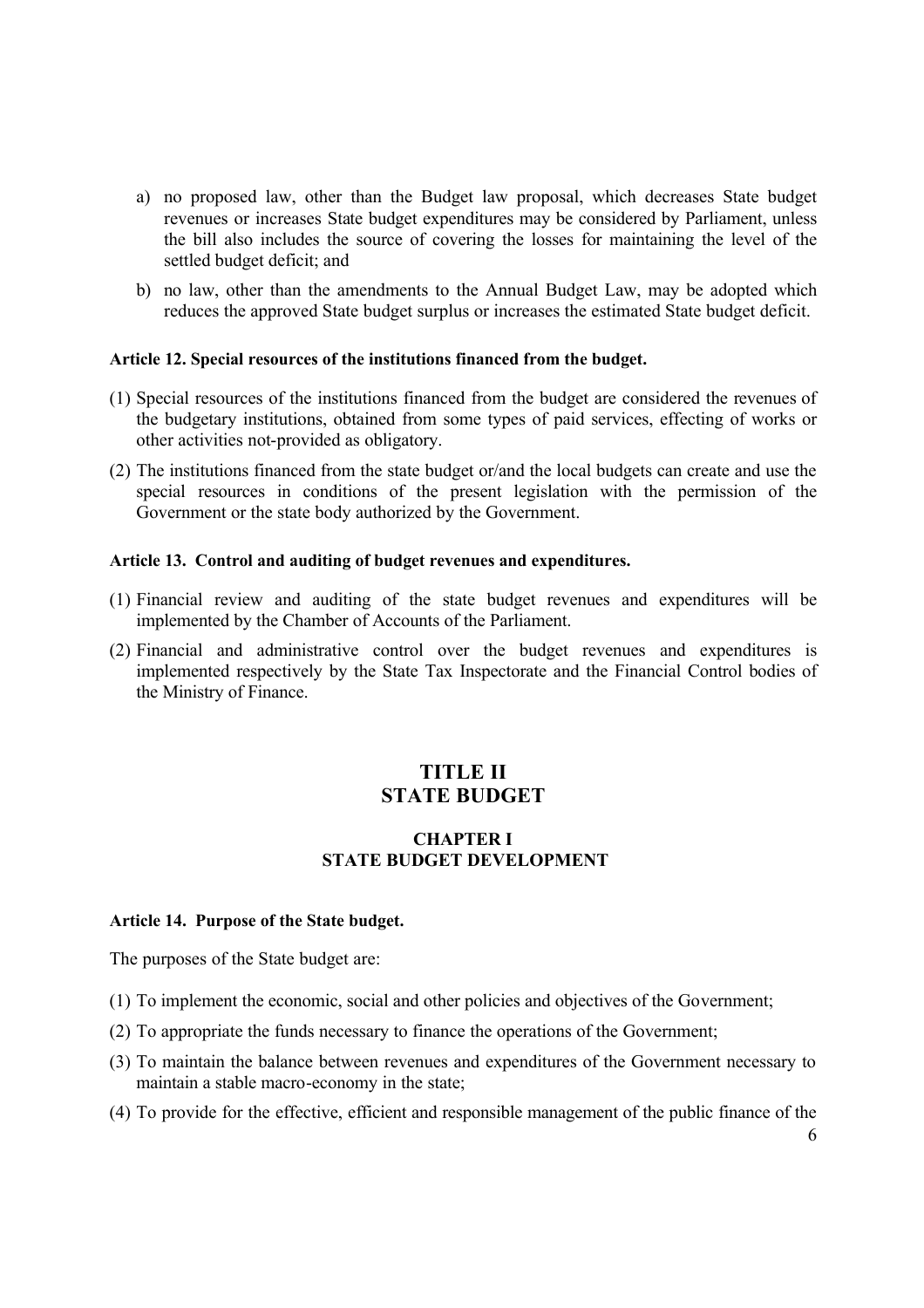## Government;

(5) To explain in a clear and transparent manner the policies and objectives of the Government that shall be implemented by the budget.

## **Article 15. State budget development procedure.**

- (1) The development and approval by the Parliament of the State budget law are exclusive subjects to this Law.
- (2) At a date to be determined by the Government, the Ministry of Finance will present to the Government an Annual Budget Proposal, a Annual Budget Proposal Annex and Explanatory Notes for the next budget year.
- (3) By September 15 of each year, the Government presents to the Parliament:
	- a) The annual budget law proposal for the next budget year and the explanatory note;
	- b) A list of legislative modifications proposed to the Parliament that affect the Annual Budget Proposal.
- (4) Additionally to the materials provided in paragraph (3) of the present article are presented the estimates of revenues and expenditures of the consolidated budget.

### **Article 16. Development of the State budget.**

The Minister will develop the Annual Budget Proposal based upon the provisions of the Article 15(2) of the present law and:

- a) objectives provided in Article 14;
- b) sources of revenues and destination of expenditures;
- c) the detailed expenditure proposals of the State bodies;
- d) the revenue and grant proposals of the local public administrative bodies, as described in Title III of this law;
- e) suggestions regarding financing of the budget deficit, in case that state budget expenditures exceed the revenues;
- f) suggestions about the use of the budget surplus, if the revenues exceed expenditures.

## **Article 17. Development of preliminary revenue and expenditure targets by the Ministry of Finance.**

- (1) Basic economic data, necessary for development of the state budget draft are presented to the Ministry of Finance in the term settled by the Government and should include in particular:
	- a) estimation of macro-economic and social development indicators for the Republic of Moldova for the upcoming budget year, to be determined, prepared and presented by the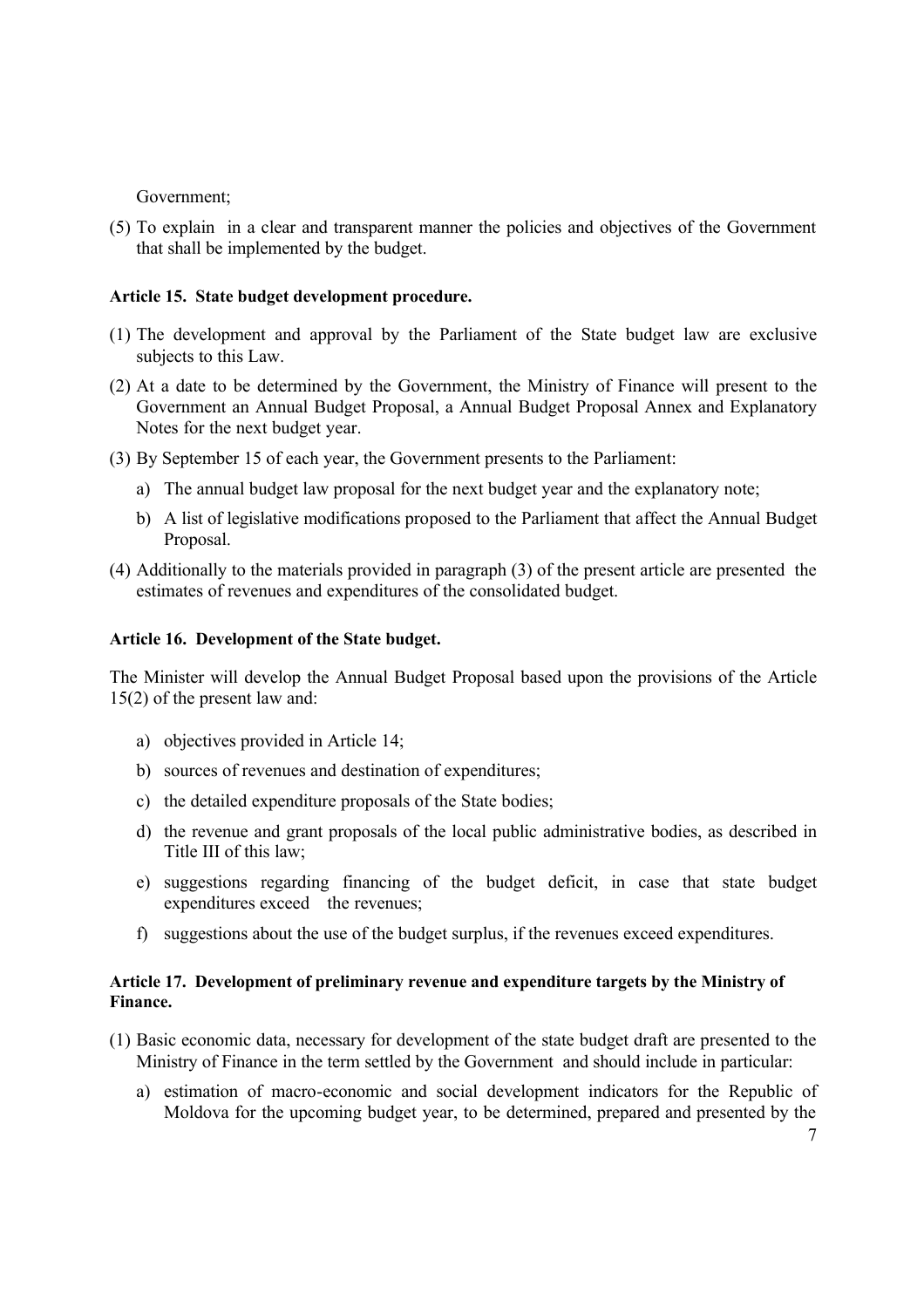Ministry of Economy;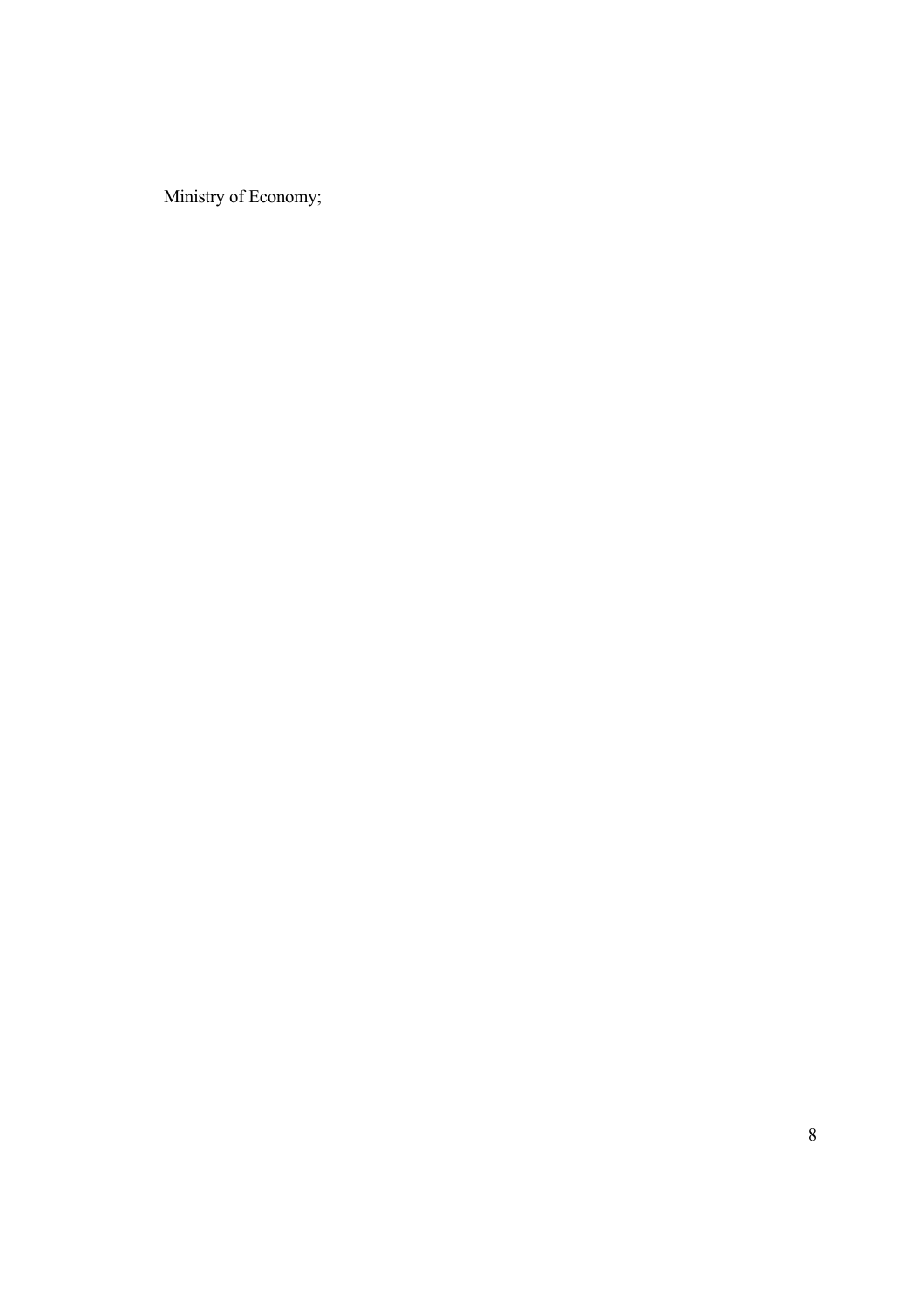- b) estimation of indicators for and requirements of the budget of State social insurance, to be determined, prepared and presented by the Ministry of Work, Social Protection and Family.
- (2) National Bank of Moldova determines, develops and presents the forecast of the balance of payments, credits, external obligations, and of other indexes that characterize the monetarycredit strategy of the Republic of Moldova.
- (3) Based on the data in paragraph (1) and (2) of this Article, and on other relevant information, the Ministry of Finance will determine preliminary total revenue and expenditure targets for the State budget.
- (4) Preliminary estimates are given to public authorities by the Ministry of Finance on the date settled by the Minister of Finance..

### **Article 18. Issuance of explanatory notes about the development of state budget draft.**

Ministry of Finance issues for the public authorities detailed explanatory notes about the development of the state budget draft.

### **Article 19. Presentation of budget proposals to the Ministry of Finance.**

- (1) On a date to be determined by the minister of finance, State bodies will present their budget proposals to the Ministry of Finance.
- (2) The Ministry of Finance determines the structure and contents of the budget proposals of the State bodies that will include:
	- a) recorded revenues and expenditures for the prior budget year;
	- b) estimated revenues and expenditures for the current budget year;
	- c) estimated revenues and expenditures for the next budget year;
	- d) projected revenues and expenditures for a least one year beyond the next budget year; and
	- e) justifications of the expenditure requests with regard to the preliminary revenue and expenditure targets distributed by the Ministry of Finance under Article 17(4) as well as to expected results of the programs that are included in these requests.
- (3) The Ministry of Finance has the authority to request from State Bodies any additional information pertaining point 2 of this article, that is obliged to be submitted by State Bodies.

### **Article 20. Examination of the budget proposals by the Ministry of Finance.**

- (1) The Ministry of Finance examines the budget proposals of all State Bodies based upon, that include:
	- a) the preliminary revenue and expenditure targets required by Article 16(b) ;and
	- b) the information and justifications required in Articles 17 and 19(2e).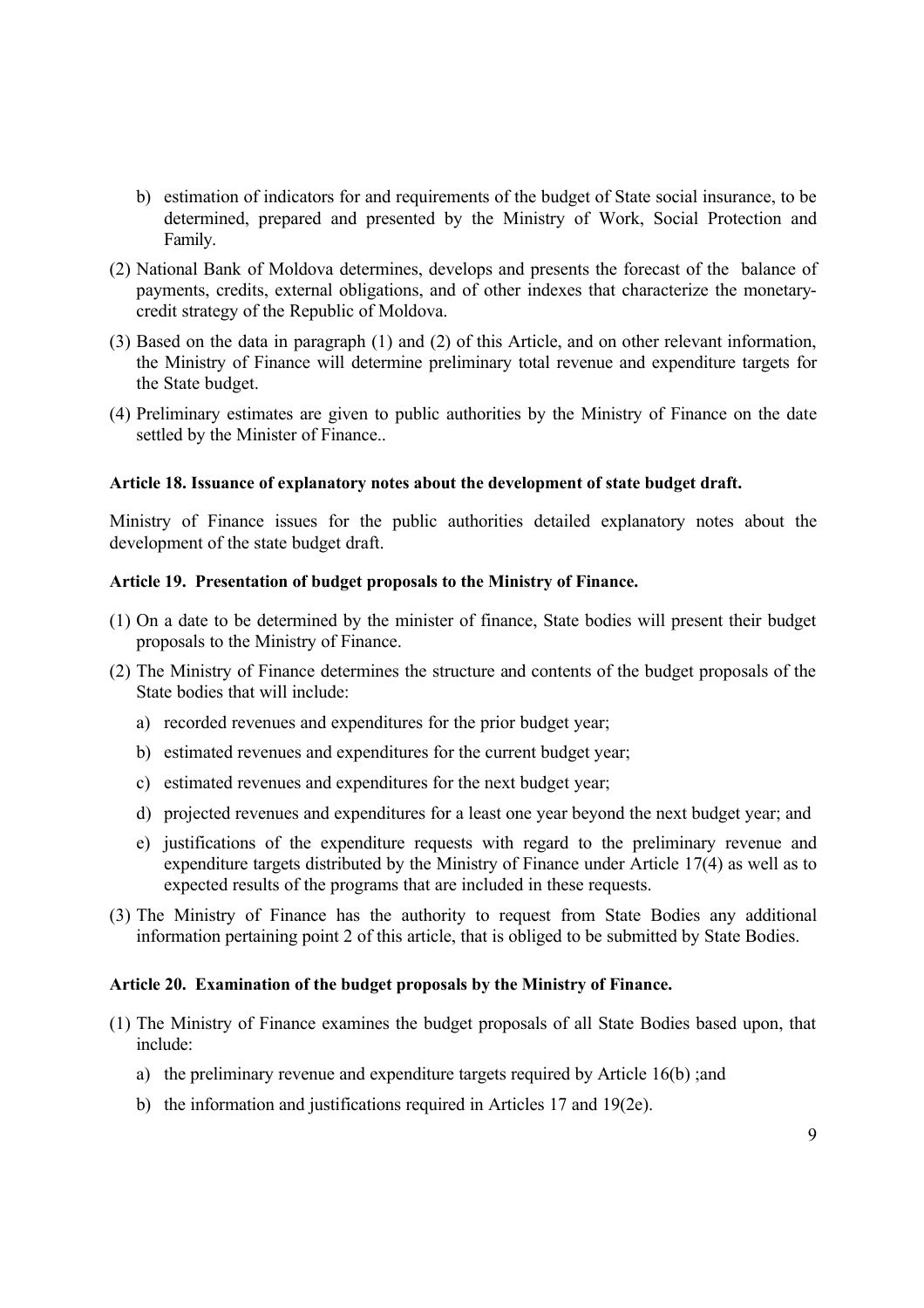- (2) On a date to be determined by the Minister of Finance, the Ministry will present to State Bodies its decisions regarding the revenue part and the expenditure part for the next budget year.
- (3) Based on the received information, all State Bodies modify their individual budget proposals and re-submit them to the Ministry by a date to be determined by the Minister of Finance.
- (4) State Bodies may appeal the decisions in paragraph (2) to the Minister of Finance. Remaining disagreements will be discussed, in the final instance, at the Government.

## **Article 21. Expenditures for capital investments.**

- (1) Expenditures for capital investments will be included separately in the Annual Budget Proposal.
- (2) Expenditures for capital investments in Government and public institutions, in Government and public infrastructure, and in acquisition of Government or publicly-owned capital assets will be included by each State Organ to the Ministry of Finance and will include:
	- a) a technical evaluation of each investment or acquisition;
	- b) a financial evaluation of the total cost of each investment or acquisition;
	- c) an estimate of the annual expenditure requirements for each investment or acquisition; and
	- d) an estimate of the annual revenues or fees, if any, that are expected to accrue to the Government as a result of the investment or acquisition.
- (3) Based upon the information required by paragraph (2) of this Article, the Ministry of Finance reviews each proposed investment or acquisition to ensure that:
	- a) it is consistent with the policies and objectives of the Government;
	- b) it is a priority investment or acquisition within the overall expenditures limitations of the State budget; and
	- c) sources of financing will exist in subsequent years to complete the investment or specified acquisition.

### **Article 22. Reserve fund.**

- (1) The reserve fund is approved by the Annual Budget Law.
- (2) The size of the reserve fund that is determined by the Government based on the suggestions of the Ministry of Finance, subject to the provisions of Articles 16 - 20.

### **Article 23. Presentation of the Annual Budget Proposal to the Government.**

(1) The Ministry of Finance will develop an Annual Budget Proposal and accompanying Budget Proposal Annex and Explanatory Notes based on the process delineated in Articles 16 through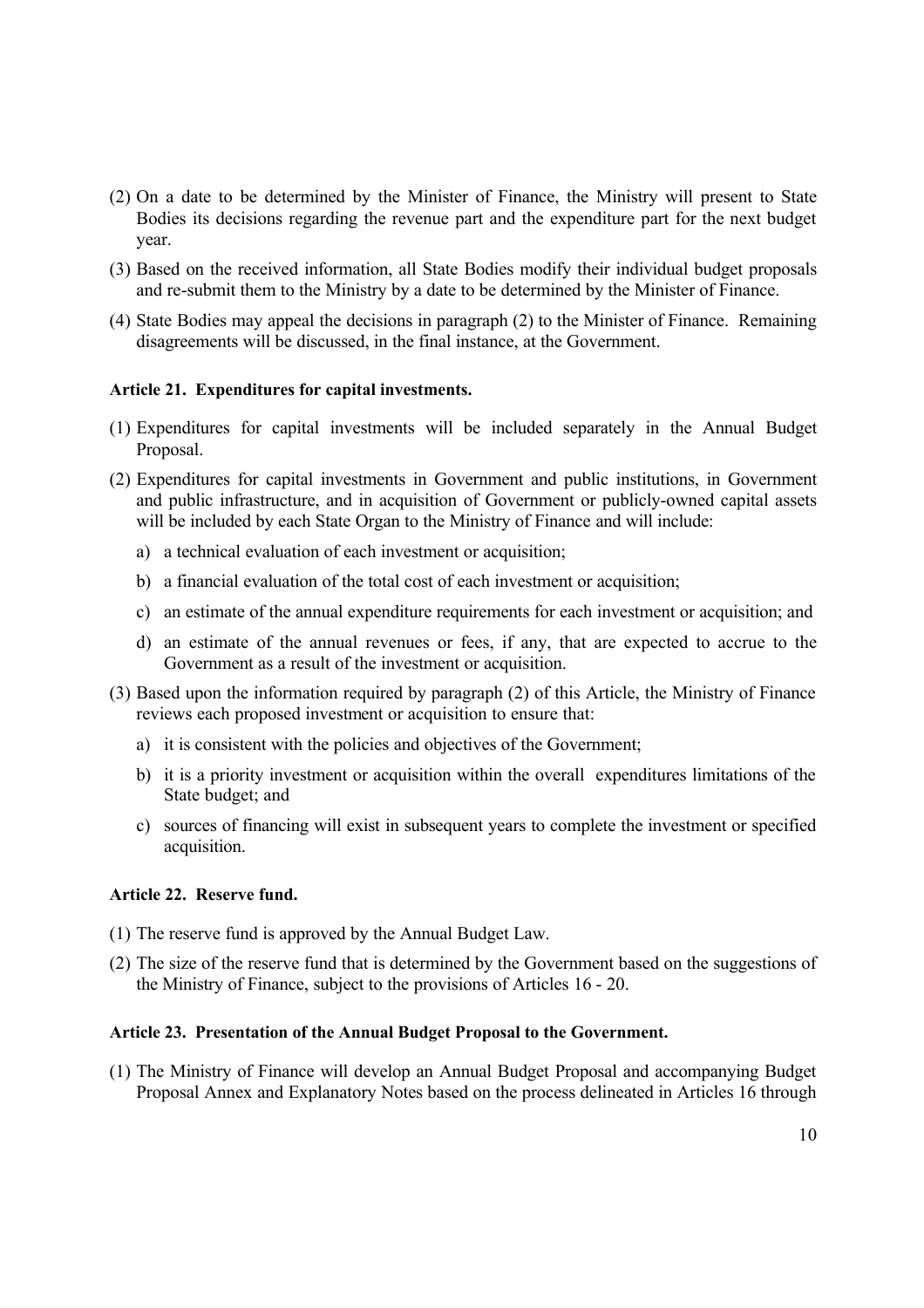20 of this Law.

- (2) The Budget Proposal Annex will include for each State Body:
	- a) recorded revenues and expenditures for the next budget year;
	- b) estimated revenues and expenditures for at least one year beyond the next budget year;
	- c) additional data, required by the annual budget law.
- (3) The Budget Proposal Explanatory Notes will include the forecasts required by Article 17(1), as well as data on and explanations of the following policies of the Government:
	- a) the social and economic development policies;
	- b) the budgetary and fiscal policies;
	- c) strategies of state debt;
	- d) strategies of financial support;
	- e) the strategy of reciprocal relations between the State Budget and local budgets.

### **Article 24. Adoption of the Annual Budget Proposal by the Government.**

- (1) The Government will review the Annual Budget Proposal and Explanatory Notes in the following way. The Ministry of Finance presents at the request of the Government additional information or explanations regarding the Annual Budget Proposal and Explanatory Notes.
- (2) The Government determines procedures for appeals by State Bodies of the Annual Budget Proposal and Explanatory Notes.
- (3) The Government will determine any amendments to the Annual Budget Proposal and Explanatory Notes, and will direct the Minister to incorporate any such amendments.
- (4) After the amendments, if any, are incorporated, the Government will adopt the Annual Budget Proposal.

# **CHAPTER II EXAMINATION AND APPROVAL OF THE ANNUAL BUDGET LAW BY THE PARLIAMENT**

# **Article 25. Presentation of the State annual budget proposal to the Parliament.**

- (1) The Government will present the Annual Budget Proposal to the Parliament, by September 15.
- (2) The Annual Budget Proposal includes the Budget Proposal Annex and Explanatory Notes as specified in Article 23 of this Law.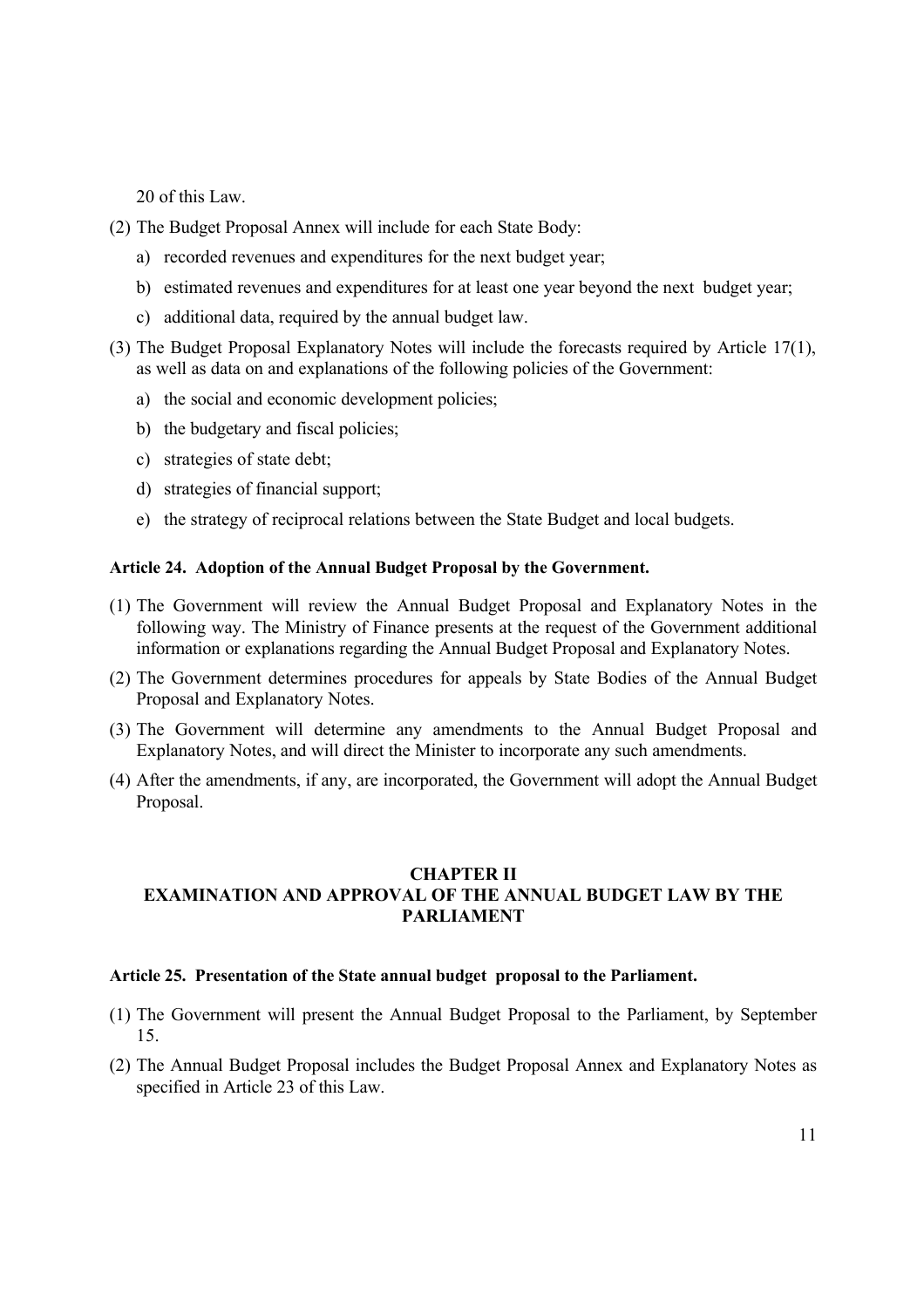- (3) In addition to the state annual budget proposal, the Ministry of Finance presents:
	- a) the calculations of revenues,
	- b) description of expenditures that exceed 0,01% of the total amount of budget expenses.
- (4) The state annual budget proposal is examined by the Chamber of Accounts, that presents to the Parliament a note on the date settled by the Parliament.

# **Article 26. Examination of the proposed State budget in Parliaments Commissions.**

- (1) The appropriate Permanent Commissions of the Parliament, as determined by the Parliament, will examine the Annual Budget Proposal for a time period to be determined by the Parliament.
- (2) On a date to be determined by the Parliament, each Permanent Commission will report on its examination of the Annual Budget Proposal to the Commission on Budget and Finance.
- (3) On the basis of the reports of the Permanent Commissions and of its own examination, the Commission on Budget and Finance will prepare a report and a list of recommendations on the Annual Budget Proposal. The Commission will present this report to the Parliament on a date to be determined by the Parliament.

# **Article 27. Examination of the proposed State budget by the Parliament.**

- (1) The Parliament will examine the Annual Budget Proposal as a rule in three readings.
- (2) In each reading, the Parliament examines the components of the Annual Budget Proposal and the explanatory notes as specified in Articles 28-30 of the present law.
- (3) The annual budget law may be adopted in the second reading, with the condition of examining the issues provided in art. 30.

# **Article 28. First Reading**

- (1) During the first reading, the Parliament hears to the report of the Government and co-report of the Commission for Budget and Finance on the proposal of the annual budget law and examines:
	- a) main budgetary and fiscal policies;
	- b) the basic policies and objectives to be implemented by the Annual Budget Proposal; and
- (2) The Parliament approves in first reading the proposal of the annual budget law and returns it to the Budget and Finance Commission for preparation of examination in second reading.
- (3) In case of disapproval, the Parliament will set a deadline for the reexamination and presentation of the Annual Budget Proposal in first reading.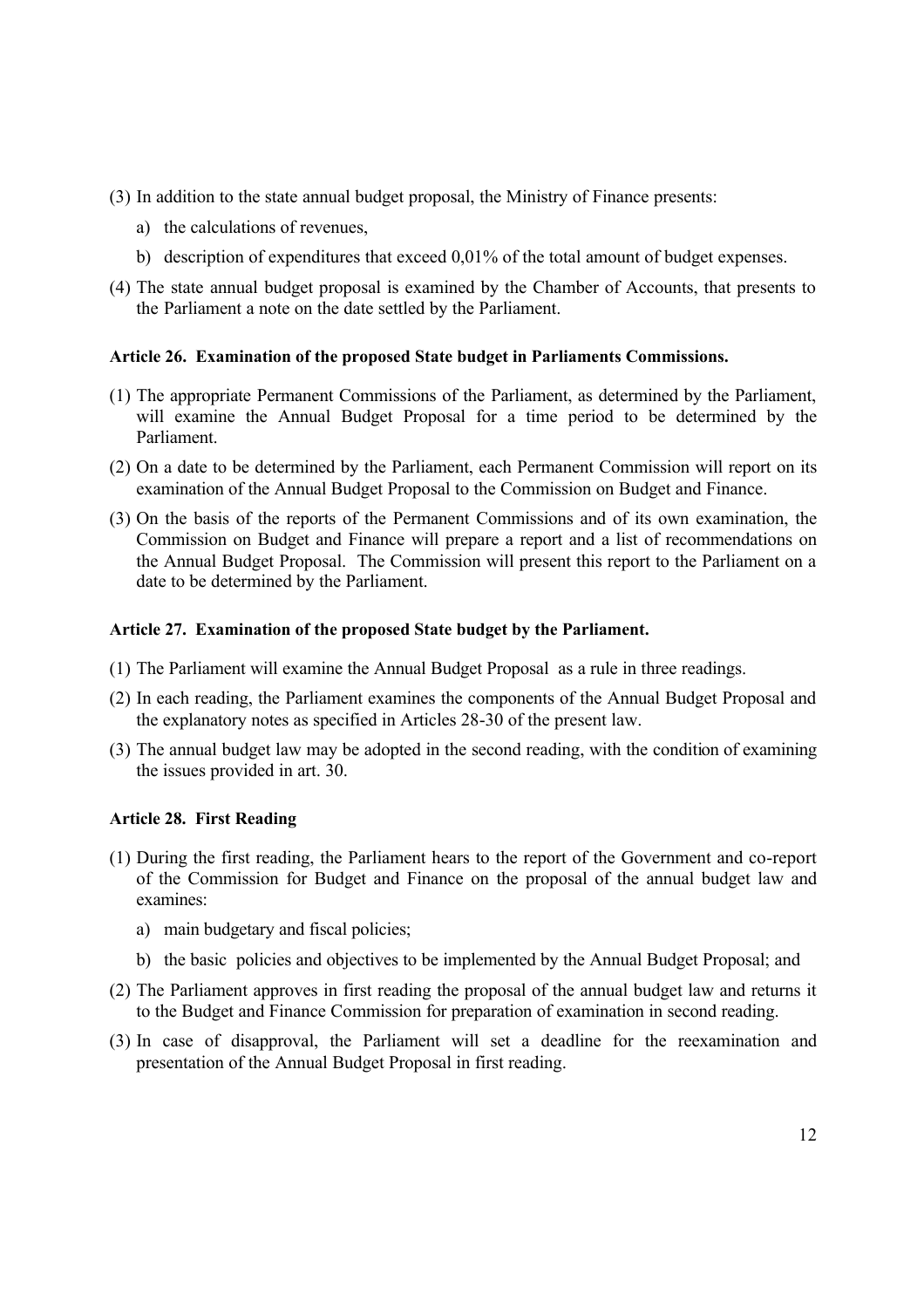#### **Article 29. Second Reading.**

- (1) During the second reading, the Parliament, at the presentation of the Commission on Budget and Finance will examine:
	- a) the estimated total revenues, and their structure;
	- b) the estimated total expenditures, and their structure and destination;
	- c) the resulting deficit or surplus of the State budget.
- (2) Based on this examination, the Parliament will approve, and return to the Commission on Budget and Finance the Annual Budget Proposal for preparation of re-examination in third reading.
- (3) In case of disapproval of the project in second reading, the Parliament will set a deadline:for reexamination and presentation of the Annual Budget Proposal in the second reading;

### **Article 30. Third Reading.**

- (1) During the third reading the Parliament, at the presentation of the Commission on Budget and Finance:
	- a) examines the detailed appropriations of expenditures for State Bodies;
	- b) settles the appropriations of expenditures which will be financed on a priority basis during the budget year; and
	- c) examines other details of the Annual Budget Law.
- (2) The Parliament will adopt the Annual Budget Law by December 20 of each year.

# **CHAPTER III IMPLEMENTATION OF THE STATE BUDGET**

## **Article 31. Responsibility for implementation of the State budget.**

The implementation of the State budget is the responsibility of the Government.

#### **Article 32. Quarterly allocation of revenues and expenditures.**

- (1) Within 10 working days of the adoption of the Annual Budget Law, the Ministry of Finance will:
	- a) require all State bodies to provide suggestions regarding the distribution of quarterly expenditure;
	- b) makes quarterly distributions of revenue contained in the annual budget law and the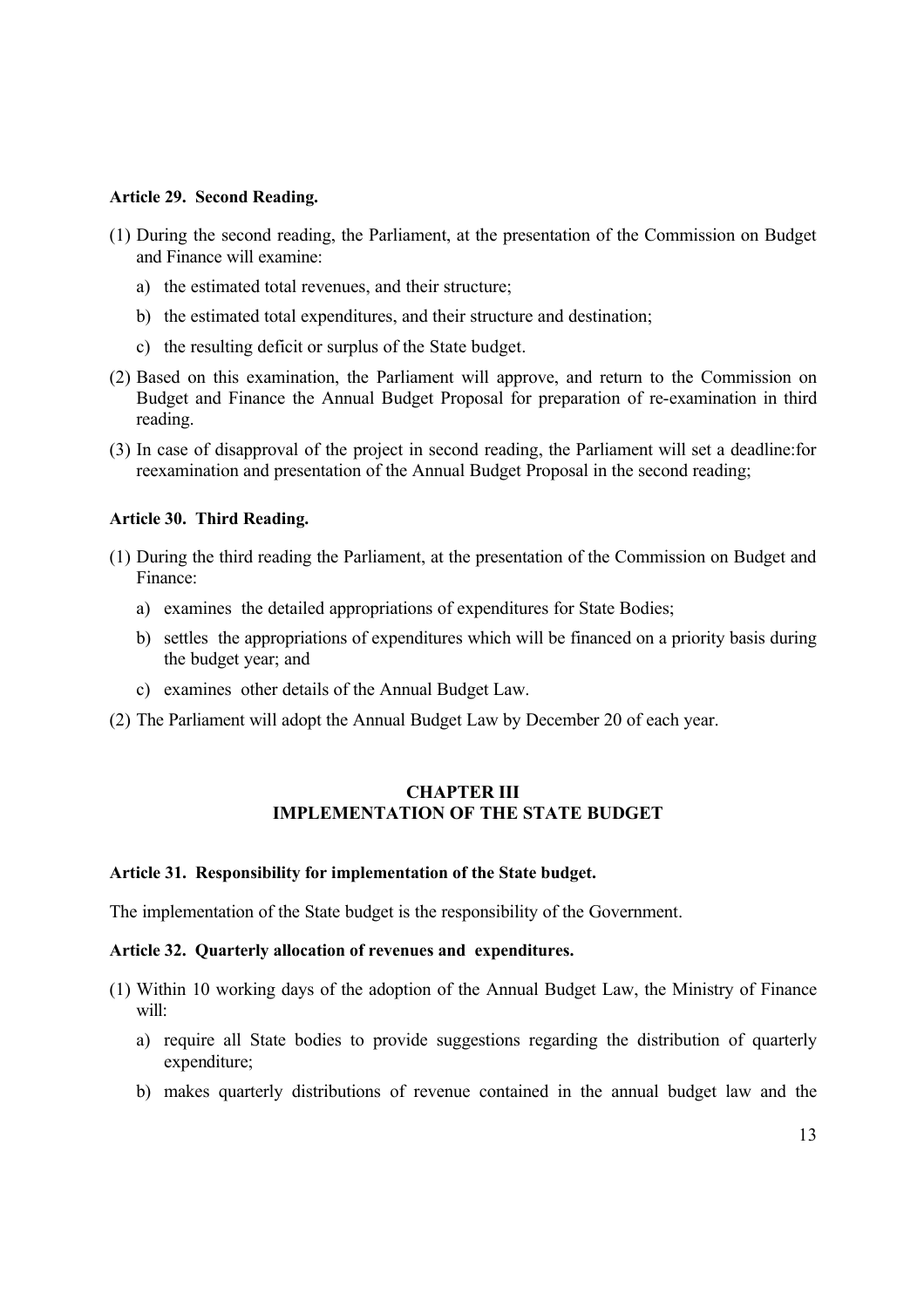present laws.

- (2) 25 days after the approval of the annual budget law, Ministry of Finance approves quarterly estimates of revenues and expenditures, in accordance with the budgetary classifications. The Ministry of Finance may also determine appropriations for each Government Program.
- (3) A quarterly apportionment is signed by the Minister of Finance or his delegate that approves a specific expenditure for a specific purpose.
- (4) No State body may make expenditures, without first obtaining a signed apportionment from the Minister of Finance or his delegate.
- (5) In addition to the quarterly allocations required by paragraph (2) of this Article, the Ministry of Finance may, through a written and signed apportionment, place any other conditions on the authority of a State Bodies to make expenditures, provided that these conditions are consistent with the Annual Budget Law and other laws of the Republic of Moldova. Regulation about the status, rights and obligations of the orderers of credit are approved by the Ministry of Finance.

## **Article 33. Cash execution of the State budget.**

- (1) The cash execution of the State budget is implemented by the Treasury Department of the Ministry of Finance.
- (2) Ministry of Finance can involve Banks that operate on the territory of the Republic of Moldova as agents to carry out cash operations related to the cash execution of the budget.
- (3) In carrying out the functions required by paragraph (1) of this Article, the Ministry of Finance is responsible to:
	- a) ensure the strict evidence of collection of revenues into the account of the Treasury on the basis of effective collections in the procedure of collections;
	- b) make expenditures only if there is an appropriation in accordance with Articles 9 and 32 (3) and (4);
	- c) administer all revenues and expenditures through distinct accounts based on the budget classification;
	- d) ensure the service of State Debt; and
	- e) implement any other financial operations of State and local bodies, provided that these operations are consistent with the Annual Budget Law and the present legislation.
- (4) Each year on December 31, the Ministry of Finance will close all accounts opened during the current budget year in order to prepare the annual report in accordance with Article 43 of the present law.

### **Article 34. Collection of revenues.**

(1) Taxes, fees and any other revenues will be collected into the budget only in accordance with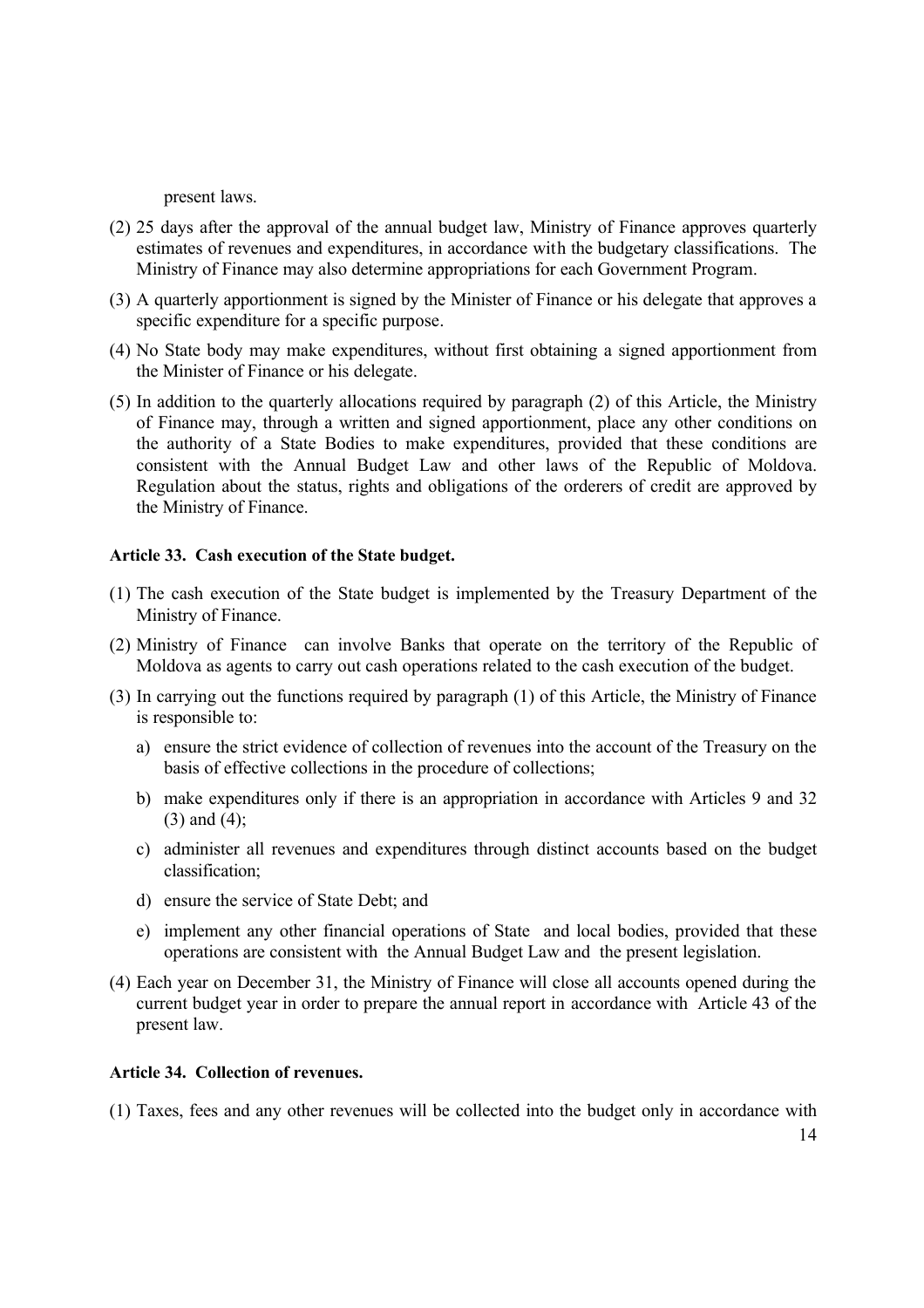the laws.

- (2) All revenues that are established by law will be accumulated on the Treasury account upon collection.
- (3) Any revenue not collected until December 31, will be collected on the account of the next budget year.

# **Article 35. Implementation of Expenditures.**

- (1) During the process of state budget execution, public authorities can make expenditures for diverse governmental programs, with the condition that the appropriations correspond to the annual budget law and to be effected in accordance with art 32 (4).
- (2) Salaries and compensation for personnel which are allocated by State Bodies, and which have a specific quarterly apportionment, may not be increased without a revision in the apportionment.
- (3) Expenditures appropriated for specific uses may not be transferred to other destinations.
- (4) Expenditures quarterly apportioned for specific uses may not be transferred to other destinations without the notification and approval of the Minister of Finance.
- (5) Financing of expenditures of the state budget by direct monetary emission or by direct financing by banks is prohibited.

# **Article 36. Lapsing of appropriations.**

- (1) All appropriations lapse at the end of the budget year.
- (2) If an appropriation is made for more than one year, the necessary funds are provided in the ulterior annual budget laws.
- (3) Resources which remain unused at the end of the budget year may be re-appropriated for the next budget year.

# **Article 37. Use of the Reserve Fund.**

- (1) The reserve fund is used by the Government, on the bases of the regulation approved by the Parliament, in justified cases of use of approved budget resources, in accordance with legal dispositions, for financing of some new actions or objectives intervened during the year.
- (2) Resources financed from the reserve fund are allocated only on the bases of the decisions of the Government, issued in form of decisions or dispositions, with the indication of destination, beneficiary and the amount in national currency.
- (3) Decisions of the Government about the allocation of the resources from the reserve fund are signed second signature by the Minister of Finance.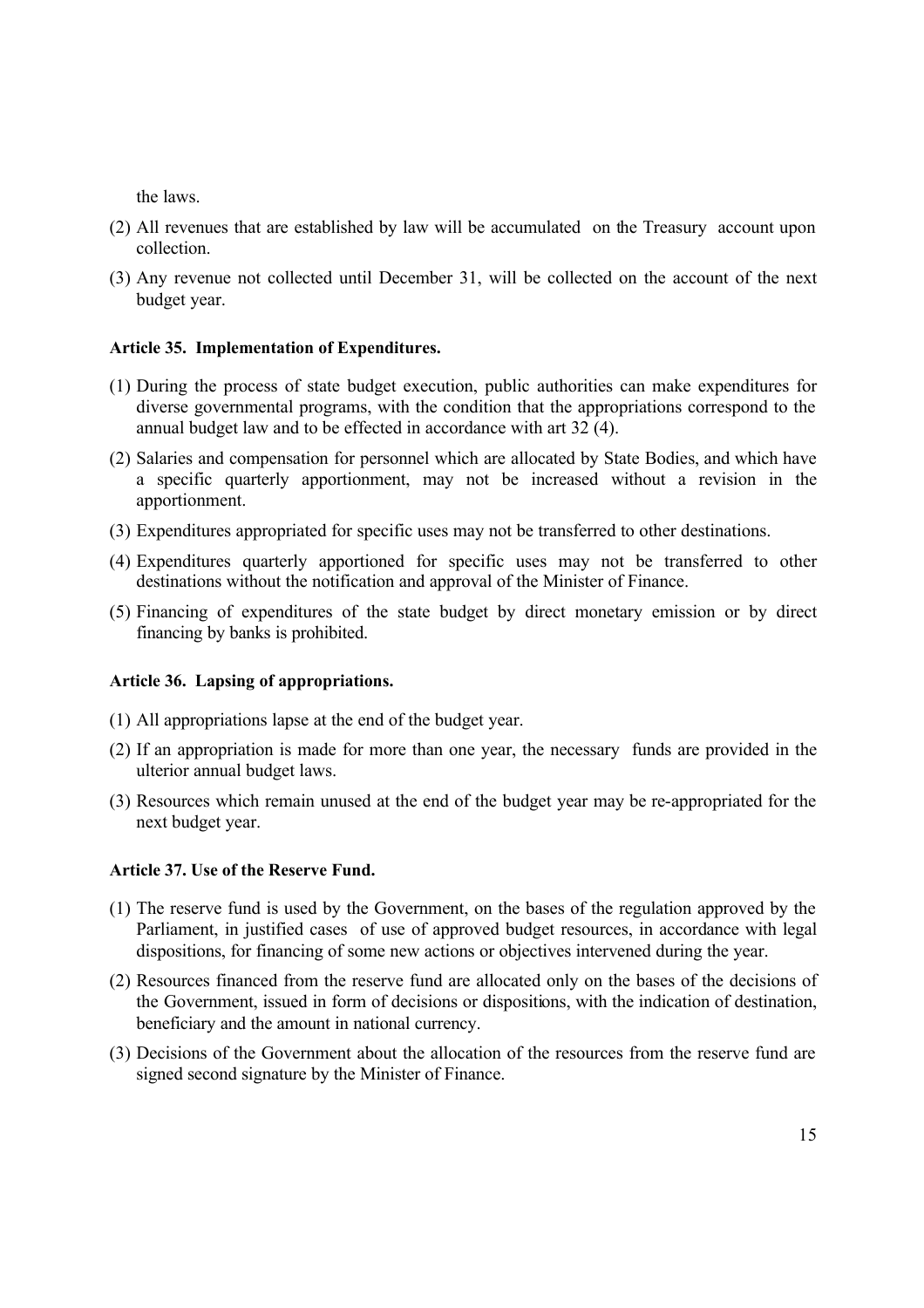# **Article 38. Financing Government expenditures in case the Annual Budget Law is not adopted by December 31.**

- (1) If the Annual Budget Law is not adopted by the Parliament on or before December 31, financing of expenditures will be implemented for each month at one twelfth of the sum of expenditures for the preceding budget year.
- (2) In the case where the Annual Budget Law is not enacted by the Parliament on or before December 31, and in exceptional cases (such as natural calamities or war), as determined by the Ministry, the Ministry may propose to the Government, and the Government may propose to the Parliament, any additional expenditures. If the Parliament approves the proposal of the Government, or takes no action on the proposal within 15 working days of its presentation, the additional expenditure will be effectuated.
- (3) Any additional appropriation for expenditures created as a result of the provisions of paragraphs (2) of this Article will lapse with the approval of the Annual Budget Law.

## **Article 39. Sequestration of Expenditures.**

- (1) If during the budget year the Ministry of Finance determines that the level of the budget deficit exceeds or will exceed the level approved in the Annual Budget Law, the Minister shall sequester expenditures in sufficient quantity to enforce the approved level of the State budget deficit, approved in the Annual Budget Law.
- (2) The Ministry of Finance shall sequester expenditures through quarterly proportional reductions of all expenditures, with the exception of categories or chapters of expenditures that are specified in the annual budget law.
- (3) As an exception to the provisions of paragraph (2) the Ministry of Finance may propose to the Government, and the Government may propose to the Parliament, sequesters that are not quarterly proportional reductions of all expenditures. If the Parliament approves the proposal, or takes no action on the proposal within 15 working days of its presentation, the proposed sequester will take effect.
- (4) Depending on the collections of revenues into the state budget, 5 days before the end of each current quarter, the Ministry of Finance can modify the estimates of expenditures for the next period, informing the respective State Bodies about the modifications.

### **Article 40. Rectification of the State Budget.**

- (1) In case of necessity, the Ministry of Finance will present to the Government and the Government to the Parliament a draft review of the annual State budget law. The review will include:
	- a) revised estimates of revenues, of obligatory expenditures (including service on State debt), and of the resulting budget deficit or surplus:
	- b) revised estimates of repayment of principal on State Debt; and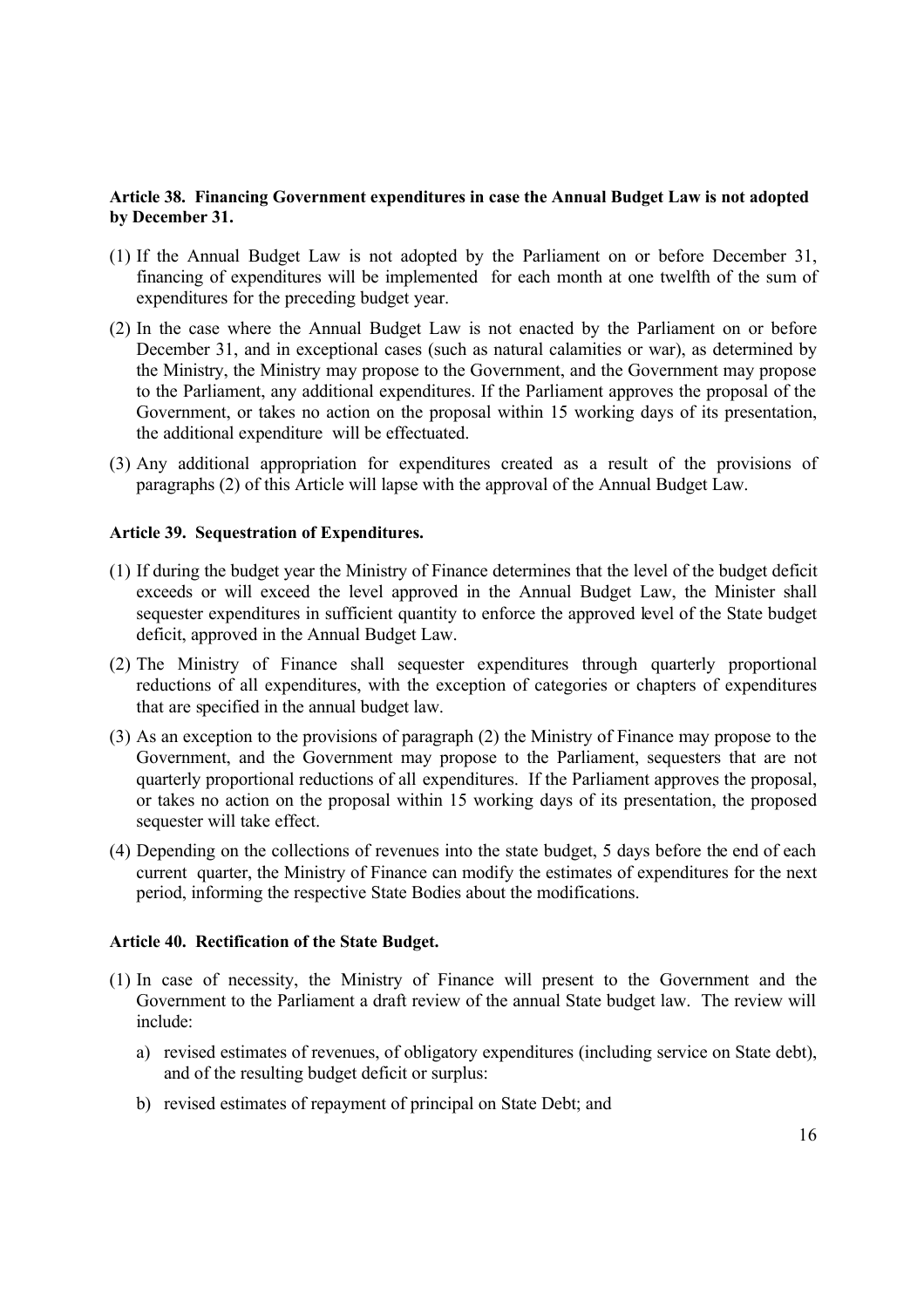c) revised estimates and descriptions, if any, to the annexes and explanatory notes of the provisions required by Article 23.

### **Article 41. Additional appropriations in cases of rectification of the state budget.**

- (1) State bodies may send requests for additional appropriations during the budget year to the Ministry of Finance.
- (2) Each request will include a justification for the additional expenditures, and will propose offsets, in the form of increased revenues or reduced expenditures.
- (3) The Ministry of Finance will review each request for additional expenditures and, if it approves the request, will propose to the Government an additional appropriation for the proposed expenditures, as well as offsets.
- (4) The Government, if it approves the proposal of the Ministry of Finance, will propose to the Parliament the additional appropriations for the requested expenditures, as well as offsets, by offering an amendment to the Annual Budget Law and, if necessary, amendments to the existent legislation..
- (5) The Parliament will examine the proposed amendments of the Government, and will make one of the following actions:
	- a) reject the amendments for additional expenditures;
	- b) approve the amendments for additional expenditures, as well as the amendments for offsetting revenue increases or expenditure reductions; or
	- c) approve the amendment for additional expenditures, amending the Annual Budget Law to increase the level of the budget deficit, or decrease the level of the budget surplus.

# **Article 43. Budget deficit or surplus in the Annual Budget Law.**

- (1) Any decision to increase the budget deficit, or decrease the budget surplus, in the Annual Budget Law will be made through a separate amendment to the Law, and will be consistent with the domestic and external obligations of the Republic of Moldova.
- (2) Any decision to increase the budget deficit, in the annual budget law will be accompanied with a decision of the Parliament, through amendments to the Annual Budget Law or any other relevant laws, on how the increased deficit shall be financed, in compliance with Article 131(5) of the Constitution of the Republic of Moldova.
- (3) In case of budget surplus, the decision about the objectives and quantities of its use is taken by the Parliament at the suggestion of the Government.

### **Article 44. Annual report on implementation of the State budget.**

(1) After the end of each budget year, the Ministry of Finance will prepare a report on the implementation of the State budget and its relationship with local budgets, and will present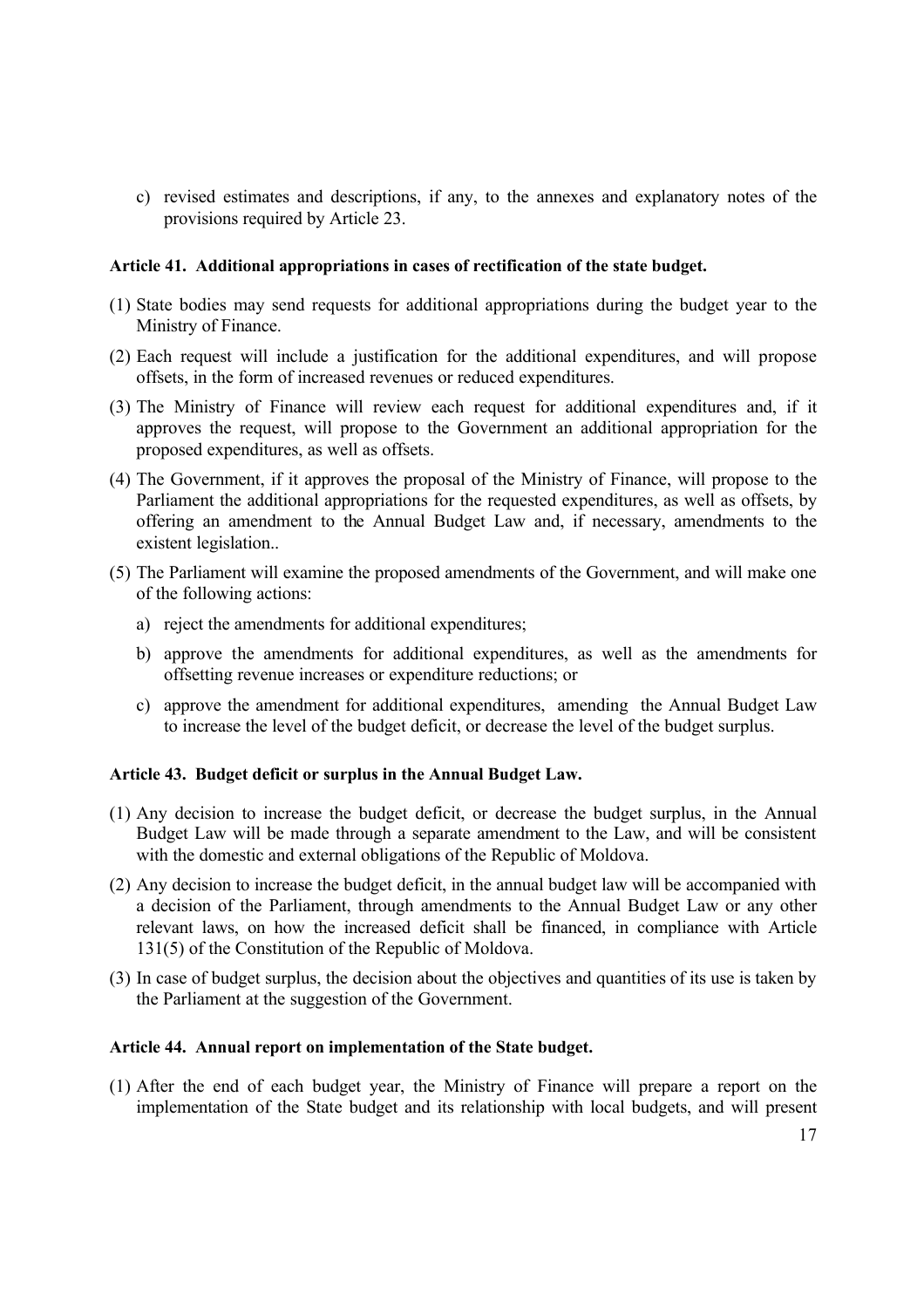this report to the Government and the Parliament by April 15 of the ulterior year of the administration one.

(2) The structure of the report is determined by the Minister of Finance.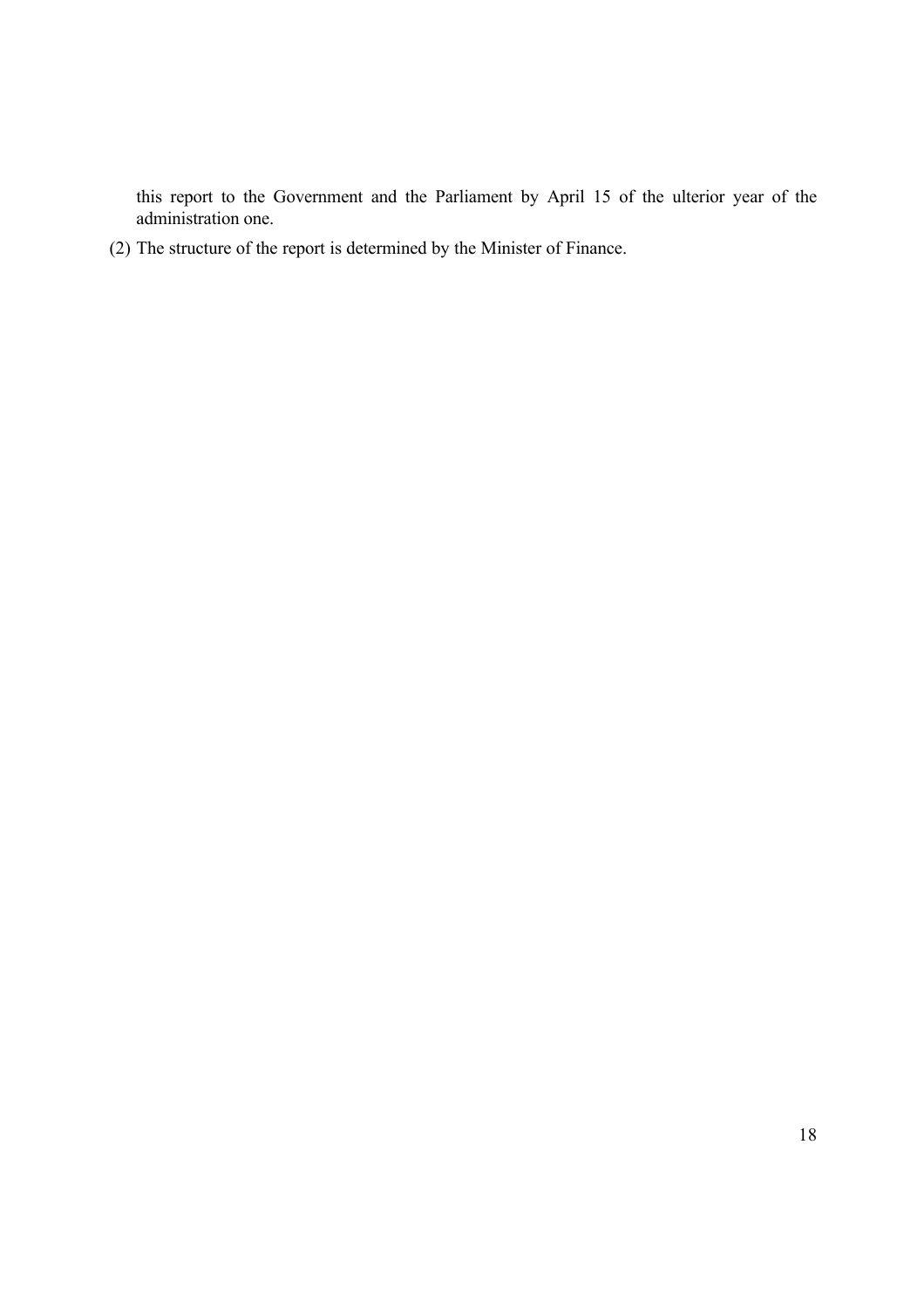# **TITLE III LOCAL BUDGETS**

#### **Article 44. Functions of local budgets.**

- (1) Local budgets are the budgets of local administrative and territorial units that have legal status under the Constitution and laws.
- (2) Local budgets provide the financial resources to support the measures for the social-economic and cultural necessities of the population and for the development of the subordinated territories according to the provisions of the Law on Local Public Administration and the existing legislation.
- (3) The development, approval and implementation of local budgets is the sole responsibility of the local public administrative bodies, subject to the provisions of this Chapter.
- (4) Local budgets are integral parts of the consolidated budget.

## **Article 45. Revenues of local budgets.**

The revenues of local budgets include:

- a) local taxes and fees of the local public administrative bodies as provided for in the Law on local taxes and charges;
- b) a proportion of state national taxes and fees, if any such proportion is defined in the annual budget law;
- c) transfers from hierarchy superior budgets, in accordance with the laws of the Republic of Moldova;
- d) sales of assets of local public administrative bodies; and
- e) other collections provided in the legislation.

### **Article 46. Expenditures of local budgets.**

The expenditures of local budgets include:

- a) expenditures for the services, measures, and functions mandated upon the local public administrative bodies by the existing legislation;
- b) expenditures for any other services, measures, and functions that are determined by the local public administrative bodies and are authorized by the existing legislation of the Republic of Moldova.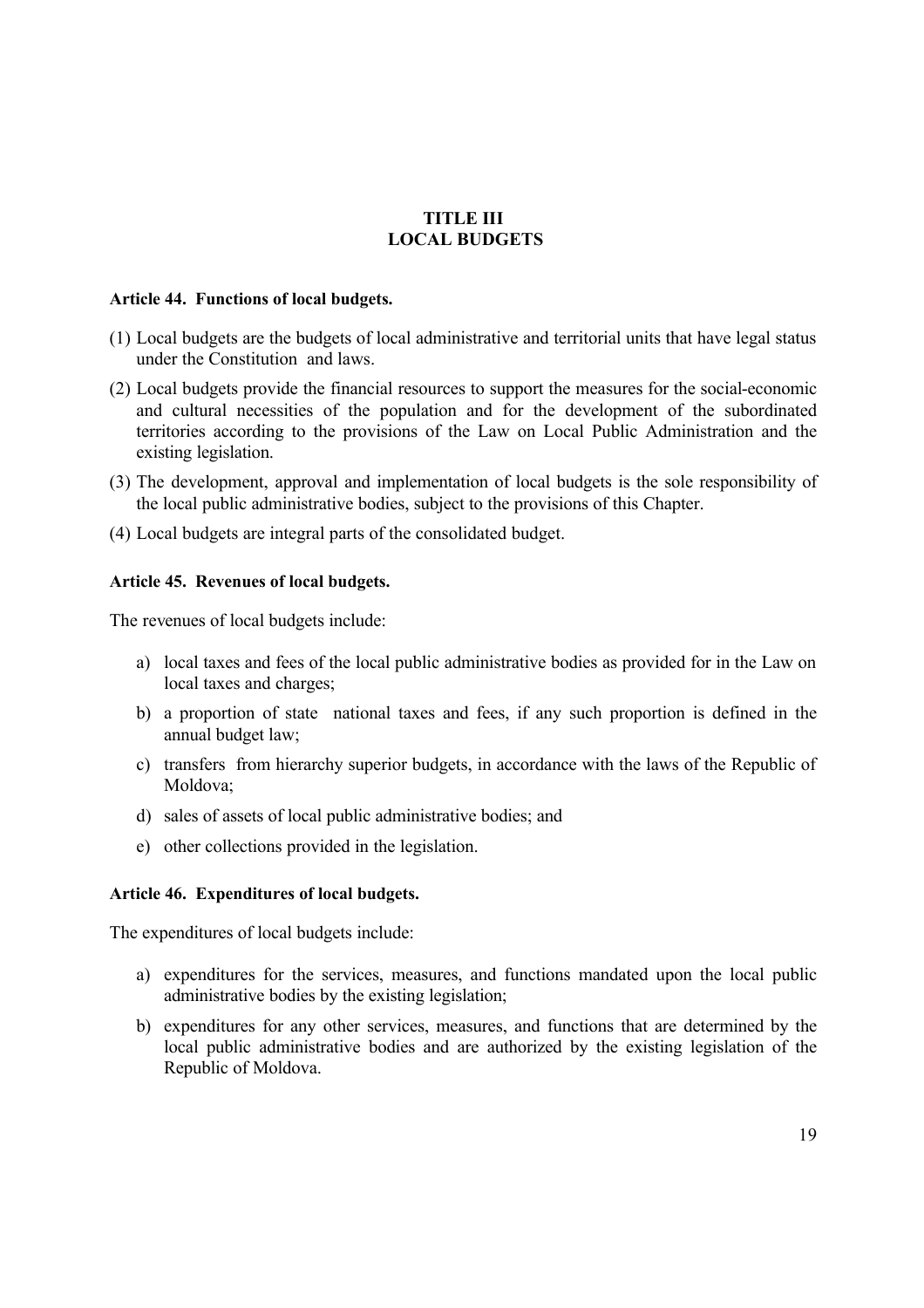### **Article 47. Local budget classification.**

The revenues and expenditures of local budgets are utilized in accordance with the budget classification system, provisioned in Article 7.

# **Article 48. Reserve funds for local budgets.**

- (1) Local public administrative bodies may create reserve funds in the local budgets under their power.
- (2) The size, conditions of formation and objective of use of the reserve funds are determined by the local public administrative bodies.

# **Article 49. Local public administrative body borrowing.**

- (1) Local public administrative bodies may borrow temporarily from the state budget during the budgetary year.
- (2) The terms and conditions of the borrowing are determined in the annual budget law.
- (3) Borrowing of local public administrative bodies from the state budget are subject to the appropriation and quarterly apportionment requirements of Articles 9 and 32 (3) and (4).
- (4) Local public administrative bodies may borrow from the banking system or from other sources, under the guarantee of the revenues of the local budgets on reimbursement principles.

### **Article 50. Local budget deficits.**

- (1) Local budgets may not include deficits in their budgets, with the exception of the provisions of paragraph (2) of this Article.
- (2) Local budgets may provide budget deficits in the limit of the amounts for investments in the local infrastructure and for the purchase of immovable patrimonial goods, with the condition that these amounts are approved separately by the local council and to be financed in accordance with the provisions of art. 49.
- (3) Temporary deficits in local budgets may be covered using the budgetary surplus from the previous budget year, or, if no surplus exists, through the provisions of Article 49 of this law.
- (4) With the exception of the cases described in paragraphs (2) and (3) of this Article, local public administrative bodies will take all necessary actions, including increasing revenues or decreasing expenditures, to maintain the budget balance that has been approved in each local budget.

### **Article 51. Development of local budgets.**

(1) Local budgets are developed by the local public administrative bodies under procedures adopted by these bodies.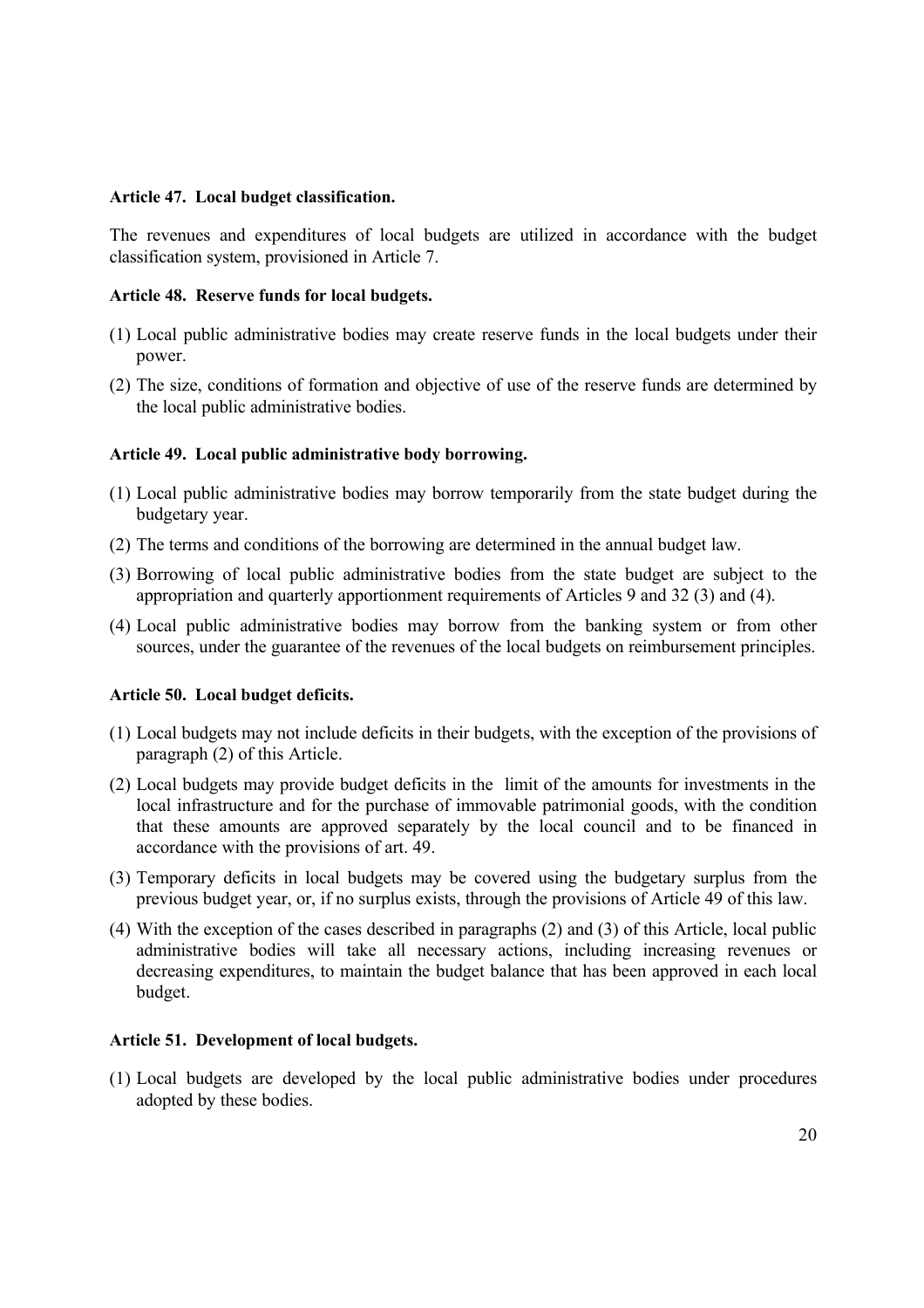- (2) The local public administrative bodies will present to the Ministry of Finance, on or before a date to be determined by the Government, the following information:
	- a) estimated revenues from local taxes and fees for the next budget year;
	- b) estimated expenditures for those services and functions that are required by any law of the Republic of Moldova for the next budget year;
	- c) any other information that is requested by the Ministry of Finance.
- (3) Defining the procedures exposed in Chapter I of Title II the Ministry of Finance determines the components of state general taxes and fees for local administrative bodies.

## **Article 52. Approval of local budgets.**

- (1) Local budgets are approved by the relevant council, according to the procedures adopted by each local council not latter than the December 20 of each year.
- (2) After approval, in terms settled by the Minister of Finance, the local budget with an annual estimation of revenues and expenditures with quarterly distribution is deposited in the Ministry of Finance.
- (3) Local budgets are published during 10 days after approval.

## **Article 53. Correlation of local budgets with the Annual Budget Law.**

- (1) No later than 15 days after the adoption of the Annual Budget Law by Parliament, each local government and local council will amend its local budget, as necessary, in order to make it consistent with all relevant components of the Annual Budget Law.
- (2) These changes will be communicated to the Ministry of Finance immediately upon adoption by the local council.

### **Article 54. Incorporation of local budgets into the consolidated budget.**

- (1) By a date to be determined by the Minister of Finance, local public administrative bodies will submit their budgets for inclusion in the consolidated budget.
- (2) Any changes to a local budget, will be immediately communicated to the Ministry of Finance by the local financial territorial body.

# **Article 55. Prohibition of requirements that increase expenditures or decrease revenues of local budgets.**

The Parliament may not adopt any law imposed to the local public administrative bodies that as a result increases expenditures or reduces revenues, unless it also provides the sources of covering of increased expenditures or reduction of local budget expenditures in quantum, necessary for the compensation of increased expenses, settled by the rectified annual budget law.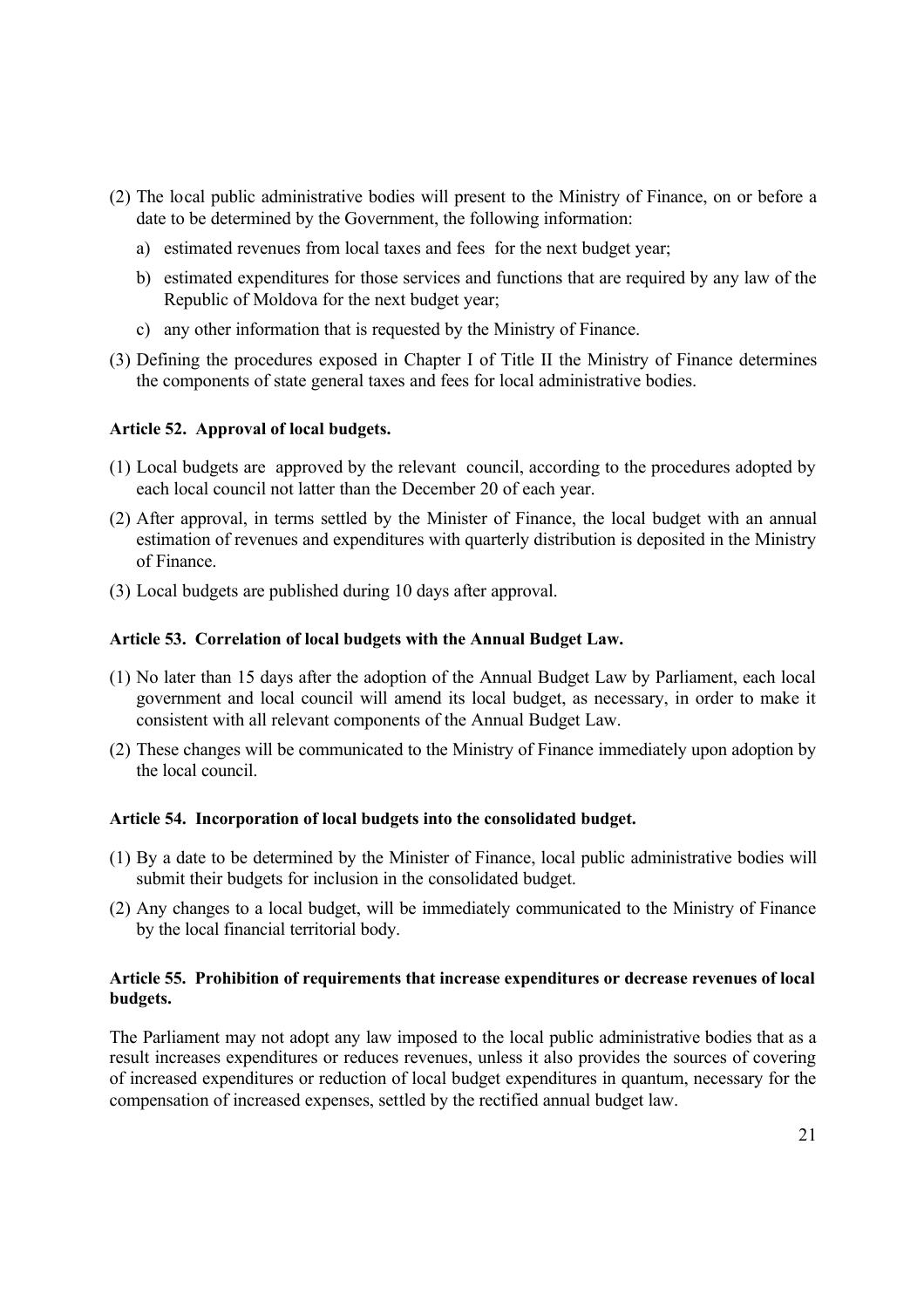#### **Article 56. Cash execution of local budgets.**

- (1) Cash execution of the local budgets is accomplished by the territorial treasuries , or by any banks acting as agents of the Ministry of Finance, which will ensure that:
	- a) revenues will be collected in accordance with the laws on taxes and revenues, specifications contained in the Annual Budget Law, and each local budget;
	- b) expenditures will be made in accordance with the Annual Budget Law, and in accordance with each local budget; and
	- c) the budget balance approved by each local public administrative organ is maintained.
- (2) Local public administrative bodies are prohibited from making expenditures unless those expenditures are approved by the local council, or by local administrative bodies granted this authority by the local council.
- (3) Allocation and approval of expenditures will be implemented on the basis of quarterly estimates.
- (4) Local councils or local public administrative bodies which have been given approval authorities may place additional conditions upon expenditures, provided that these conditions are not inconsistent with the local budget or with any law of the Republic of Moldova.
- (5) Local public administrative bodies may not receive transfers or borrowing from the State budget until these resources have received apportionment in accordance with Article 32 of this law.

#### **Article 57. Reports on local budgets implementation.**

- (1) The local financial territorial body presents the report about the execution of the monthly, quarterly, half-year, nine months and yearly local budget.
- (2) The report includes all data and information that is requested by the Ministry of Finance.

# **TITLE IV SOCIAL STATE PROTECTION BUDGET**

#### **Article 58. Budget of the Social State Protection Fund.**

- (1) The budget of the State Social Protection Fund is constituted from the contributions of physical and legal persons.
- (2) The distribution and utilization of the monetary resources of the state social protection fund is effected in accordance with the present law.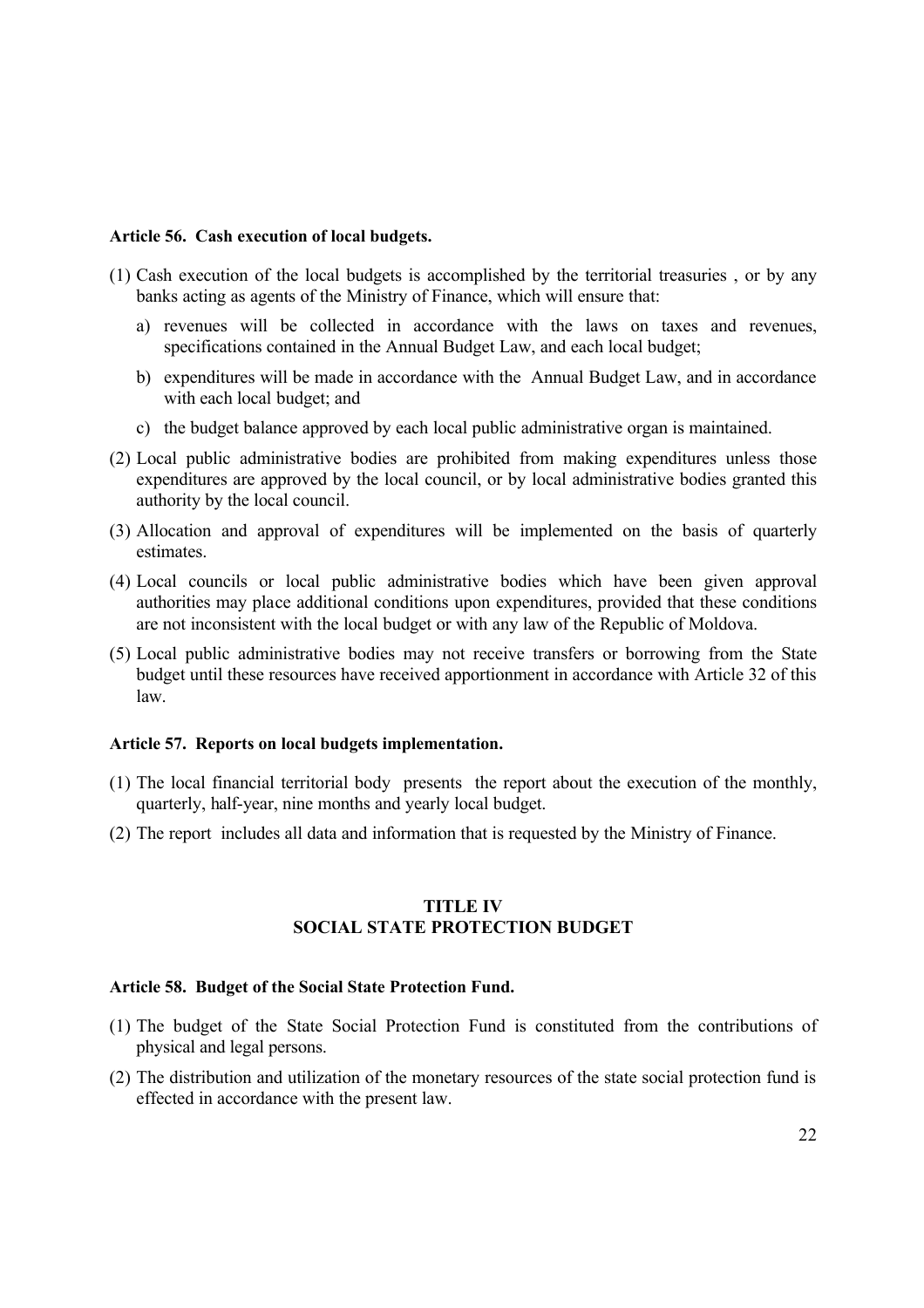(3) The administration of the state social protection fund is effected by the Ministry of Finance through Treasury.

#### **Article 59. Elaboration, examination and approval of the State Social Protection Budget.**

- (1) The budget of the State Social Protection Budget will be elaborated together with the State budget in accordance with the provisions of Chapter I of Title II of the present law.
- (2) Elaboration of the draft of the state social protection budget is the responsibility of the Government and is being effected by the Ministry of Work, Social Protection and Family and Ministry of Finance.
- (3) The budget of the State Social Protection Budget will be examined and approved by the Parliament together with the State budget in accordance with the provisions of Chapter II of Title II of the present law.

# **TITLE V EXTRA-BUDGETARY FUNDS**

#### **Article 60. Extra-budgetary funds.**

- (1) A special extra-budgetary fund is a fund which collects revenues for the Government and makes expenditures on behalf of the Government.
- (2) The Government may propose, and the Parliament may approve, special extra-budgetary funds under the following conditions:
	- a) a justification of the need for each special extra-budgetary fund is included in the Annual Budget Proposal Explanatory Notes;
	- b) the revenues and expenditures of each special extra-budgetary fund are included in the Annual Budget Proposal Annex;
	- c) estimates of the revenues and expenditures of each special extra-budgetary funds are developed by the Ministry of Finance, on the basis of proposals by State Bodies, and subject to the provisions of Articles 16 through 20 of this Law;
	- d) implementation of special extra-budgetary funds is subject to the provisions of Articles 9 and 32 of this Law; and
	- e) the estimated revenues and estimated expenditures of extra-budgetary funds result in a fund surplus. Fund deficits are prohibited.
- (3) Special extra-budgetary funds, except those specified in paragraph (2) of this Article, are prohibited.
- (4) Administration of extra-budgetary funds through distinct accounts based on budget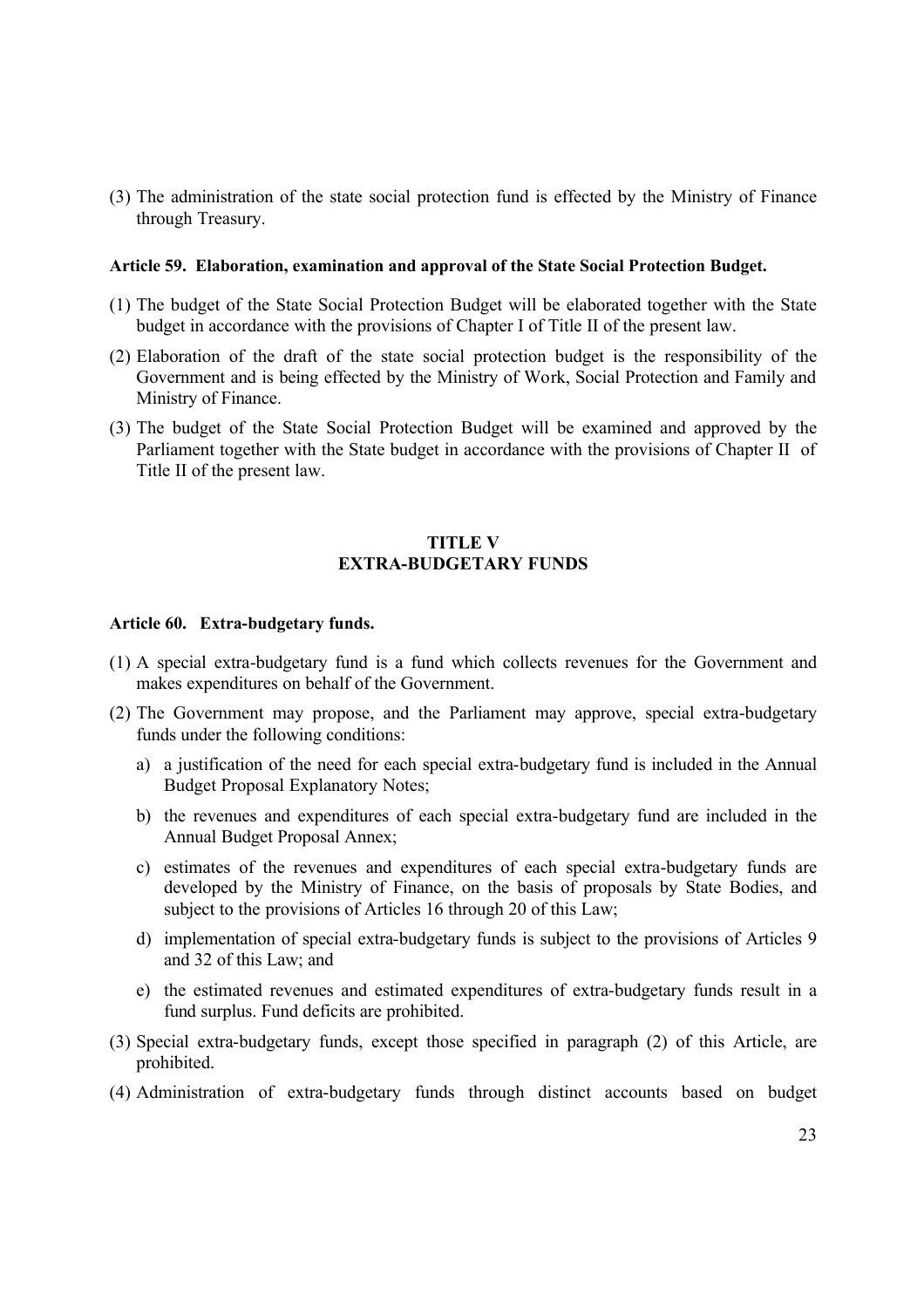classification is effected by the Ministry of Finance through Treasury.

# **TITLE VI SERVICE OF THE STATE DEBT**

## **Article 61. State debt and state guarantees**

- (1) The Government may borrow from any domestic or external source only as authorized by the laws of the Republic of Moldova.
- (2) The Government may issue guarantees of the Government for any debt incurred by legal persons, only in conformity with the laws of the Republic of Moldova.

# **Article 62. Inclusion of information on State debt and Government guarantees in the State budget.**

The following will be included in the Explanatory Notes of the Annual Budget Proposal:

- a) The total outstanding domestic and external State debt, and annual estimates for the next budget year and at least one subsequent budget year of the interest and principal payments required on this debt.
- b) An estimate of the total borrowing of the Government proposed by the Government for the next budget year.
- c) The total (cumulative) amount of outstanding Government guarantees, the estimated risk of these guarantees, and the sum of the resources used for honoring of state guarantees. Including those outstanding by credit beneficiaries, until the next budget year;
- d) An estimate of the total amount of Government guarantees proposed by the Government for the next budget year, and an estimate of the budgetary resources that will be required to cover the estimated risk of these guarantees.

### **Article 63. Limitations of State Debt and State Guarantees.**

- (1) The Annual Budget Proposal will include a limitation on the total amount of State debt that may be outstanding during the Budget year.
- (2) In developing the proposed limitation on outstanding State debt, the Ministry of Finance will consider any relevant factors, including the following:
	- a) refinancing requirements of the domestic State debt;
	- b) financing requirements of the budget deficit; and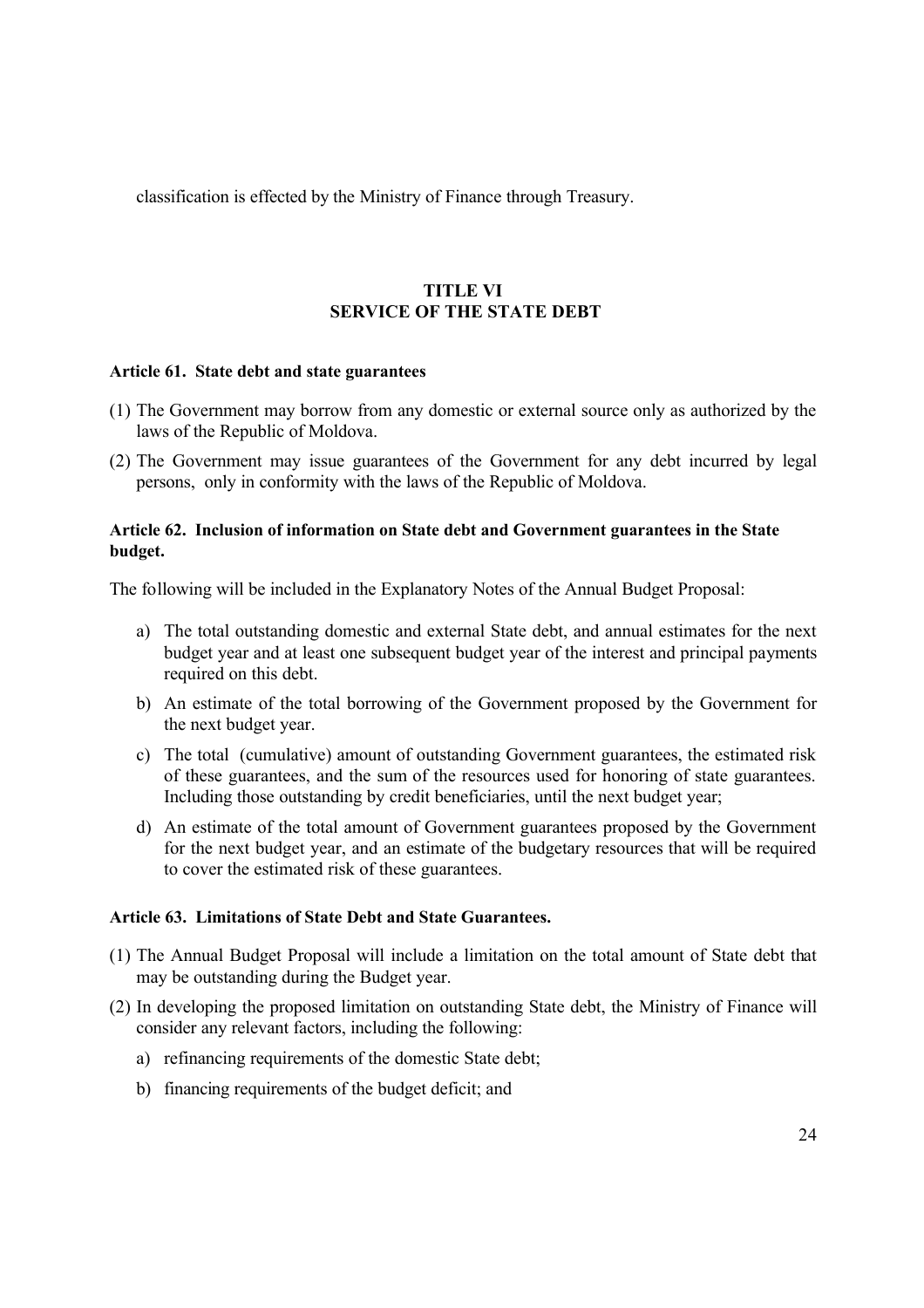- c) estimates of the following macro-economic indicators:
	- i) the ratio of total State debt to the Gross Domestic Product;
	- ii) the ratio of the annual interest payments on State debt to the Gross Domestic Product;
	- iii) the amount of borrowing from the banking system, including from the National Bank of Moldova under the guarantee of state securities;
	- iv) the proportion of total internal debt that is short-term;
	- v) the proportion of total State debt that is external debt;
- (3) Limitations of state guarantees are included in the state budget proposal.
- (4) While developing the limitations for state guarantees, the Ministry of Finance will take into account all the relevant factors provided in the legislation.
- (5) The Parliament adopts limitations of the state debt and of the state guarantees for the budegt year through the annual budget law.

### **Article 64. Service of State Debt and honoring of State guarantees.**

- (1) Expenditures for the service of state debt, honoring of state guarantees have a permanent appropriation, under this Law.
- (2) During the implementation of the Annual Budget Law, modifications may not be made to indexes required to service Government debt, except to adjust these payments to changes in the actual domestic and external debt obligations.
- (3) The provisions of Article 32 and Article 39 of this Law do not apply to the amounts stipulated for the repayment and servicing of state debt and of state guarantees.

# **TITLE VII INTERNATIONAL FINANCIAL-BUDGETARY RELATIONS**

# **Article 65. International financial and budgetary relations.**

- (1) International financial and budgetary relations are conducted in accordance with the bilateral agreements signed by the Republic of Moldova and any other sovereign country or international organization.
- (2) Financial obligations of the Government fixed in bilateral agreements and the financial help granted to other countries, as well as other revenues and expenses regarding the financialbudget international relations are included in annual budget law.